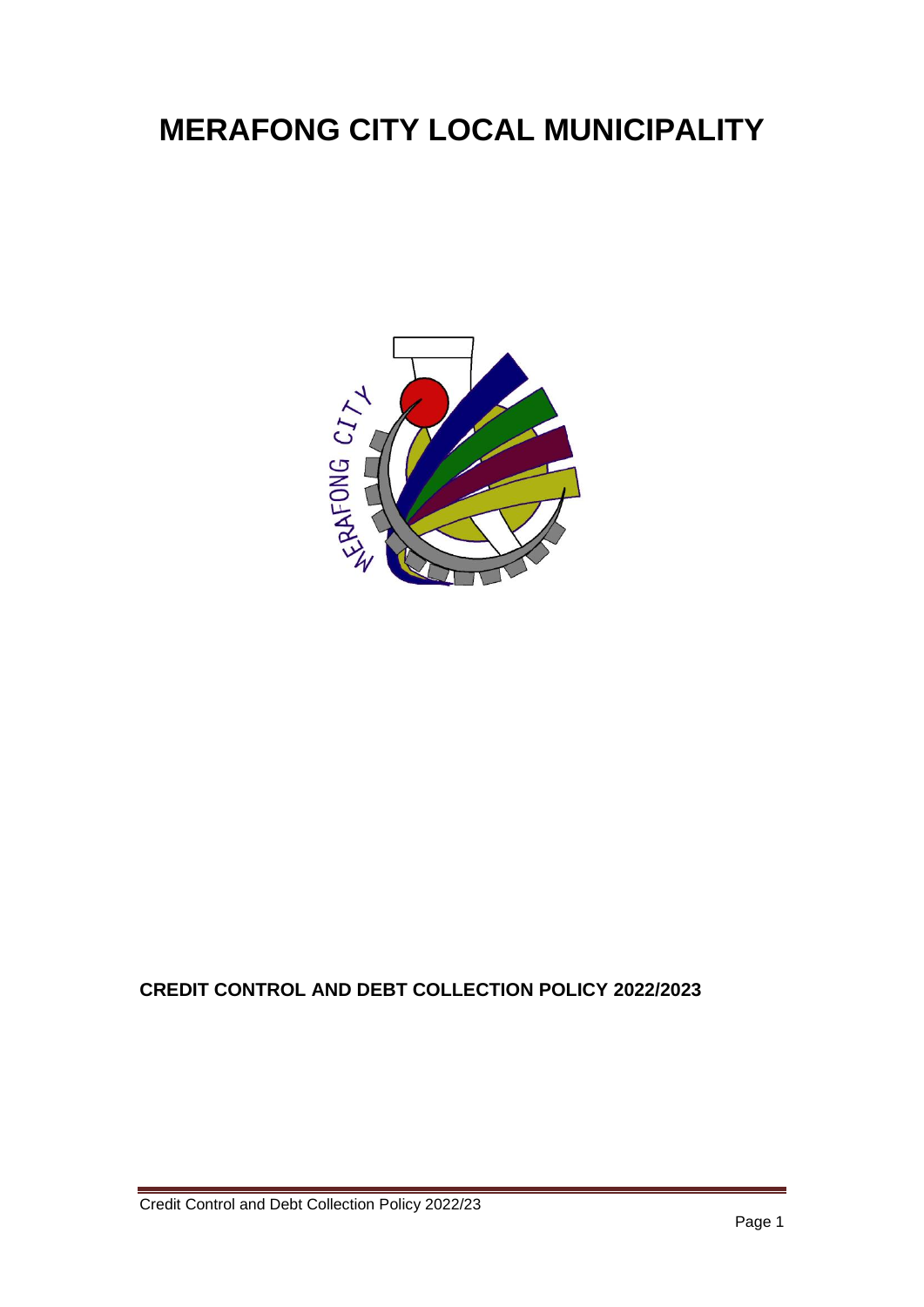Notwithstanding the review date herein, this policy shall remain effective until such time approved otherwise by Council annually prior to the implementation of the municipal budget and may be reviewed on an earlier date if necessary.

#### **PREAMBLE**

In terms of Section 152 (1) of the Constitution of the RSA, 1996 (Act 108 of 1996), hereinafter referred to as "the Constitution" states that the objects of local government are:

- *(a) to provide democratic and accountable government for local communities;*
- *(b) to ensure the provision of services to communities in a sustainable manner;*
- *(c) to promote social and economic development;*
- *(d) to promote a safe and healthy environment;*
- *(e) to encourage the involvement of communities and community organizations in the matters of local government.*

Section 152 (2) of the Constitution stipulates that a municipality must strive within its financial and administrative capacity to achieve the objectives as set out above.

In terms of Section 153 (a) of the Constitution, the developmental duty of the municipality is to:

*(a) structure and manage its administration, budgeting and planning process to give priority to the basic needs of the community, and to promote the social and economic needs of the community.*

**WHEREAS** Section 96 (a) of the Local Government: Municipal Systems Act, 2000 (Act 32 of 2000), hereinafter referred to as the "Systems Act", obliges the Merafong City Local Municipality to collect all money that is due and payable to it, subject to the provisions of that Act and other applicable legislation.

**AND WHEREAS** Section 96 (b) of the Systems Act requires the Merafong City Local Municipality (hereinafter referred to as "MCLM") to adopt, maintain and implement a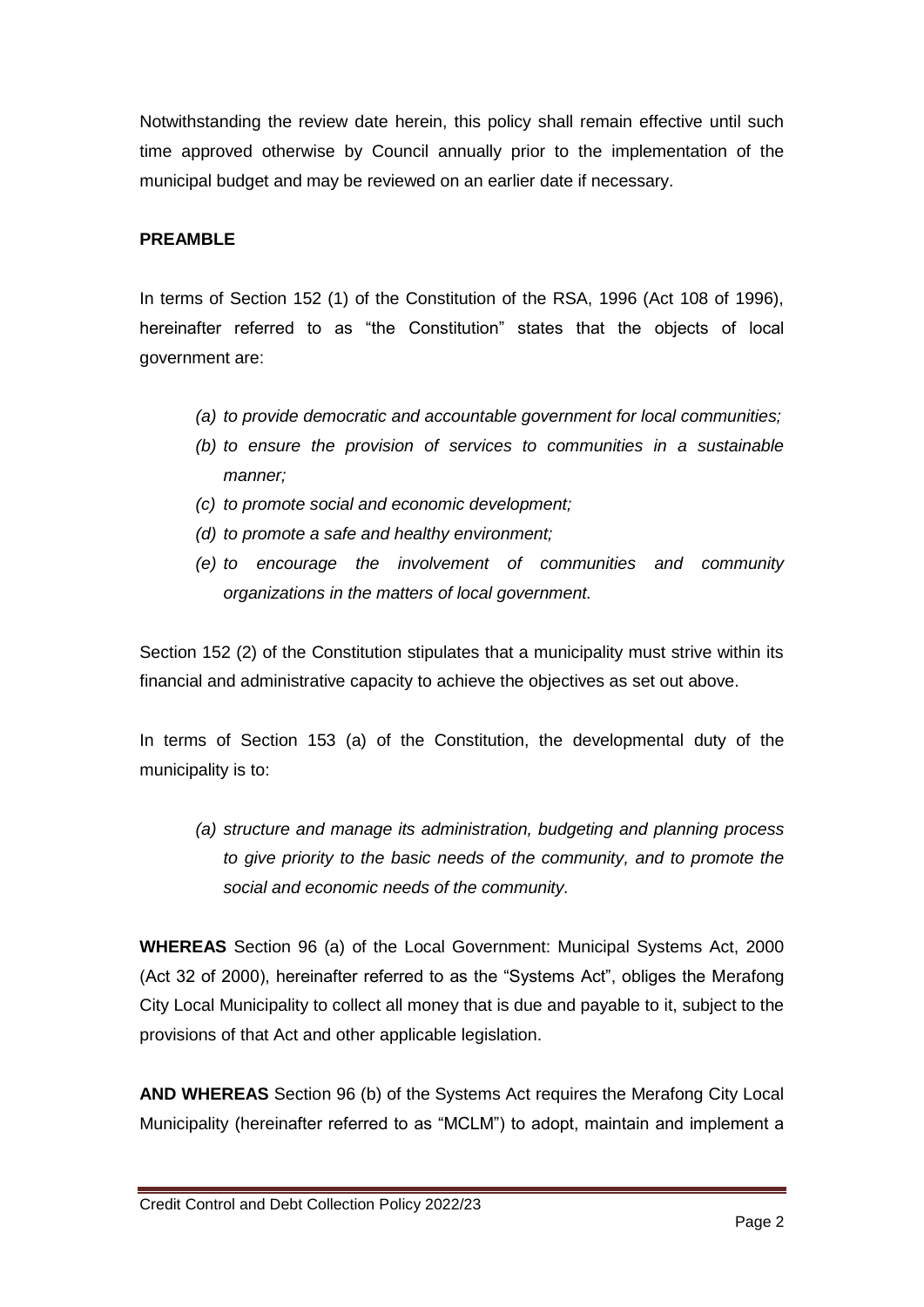credit control and debt collection policy, which is consistent with its rates and tariff policies, and complies with the provisions of the Act.

**AND WHEREAS** Section 97 (1) of the Systems Act stipulates what a credit control and debt collection policy must provide for, and

**AND WHEREAS** Section 98 (1) (2) of the Systems Act obliges the Merafong City Local Municipality to adopt by-laws to give effect to this policy.

**AND WHEREAS** Section 97 (b) of the Municipal Finance Management Act obliges the Merafong City Local Municipality to collect all revenue due to the entity.

**NOW THEREFORE** the following is adopted as the Credit Control and Debt Collection Policy of MCLM (hereinafter referred to as 'this Policy') as set out hereunder.

## **1. PURPOSE**

As envisaged against the afore-said, the purpose of this document is to comply with the legislation, as well as to outline sound principles and practices to be adhered to in managing the Credit Control and Debt Collection of Merafong City Local Municipality.

## **2. OBJECTIVES OF THIS POLICY**

This policy serves to assist management and officials of Merafong City Local Municipality to implement and maintain consistent, efficient and effective controls over their revenue department in order to achieve and maintain high levels of revenue collection.

The objectives of this policy therefore are to:-

2.1 ensure that all money due and payable to Merafong City Local Municipality in respect of rates, fees for services, surcharges on such fees, charges, tariffs, interest which has accrued on any amounts due and any collection charges are collected efficiently and promptly;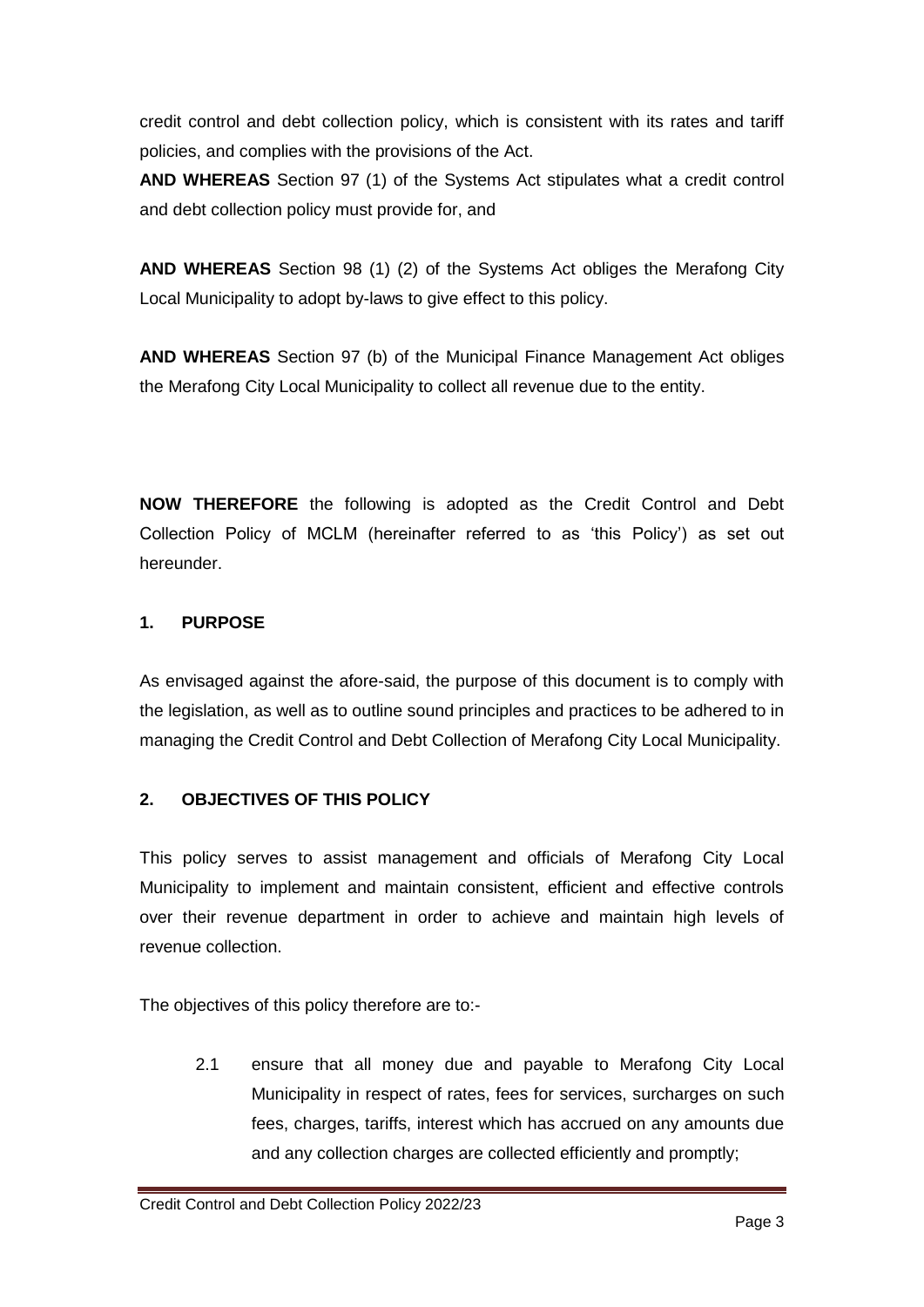- 2.2 provide for credit control procedures and mechanisms and debt collection procedures and mechanisms;
- 2.3 Provide for indigent debtors;
- 2.4 Provide for the setting of realistic targets consistent with generally recognised practices and collection ratios and also the estimates of income set in the annual budget of Merafong City Local Municipality
- 2.5 Provide for interest on overdue accounts;
- 2.6 Provide for collection charges on the payment of any overdue amount;
- 2.7 Provide for extension of time for the payment of overdue amounts;
- 2.8 Provide for the termination of services or for restrictions on the provision of services when payments are overdue;
- 2.9 Provide for matters relating to the unauthorised consumption of services, theft and damages.

## **3. APPLICATION**

This policy shall apply only in respect of money due and payable to Merafong City Local Municipality for:

- 3.1 Rates
- 3.2 Fees, surcharges on fees, charges and tariffs in respect of the provision of water, refuse removal, sewerage, electricity (herein after referred to collectively as "services"), in all instances where Merafong City Local Municipality is responsible for the rendering of accounts in relation to any one or more of the services and for the recovery of amounts due and payable in respect thereof.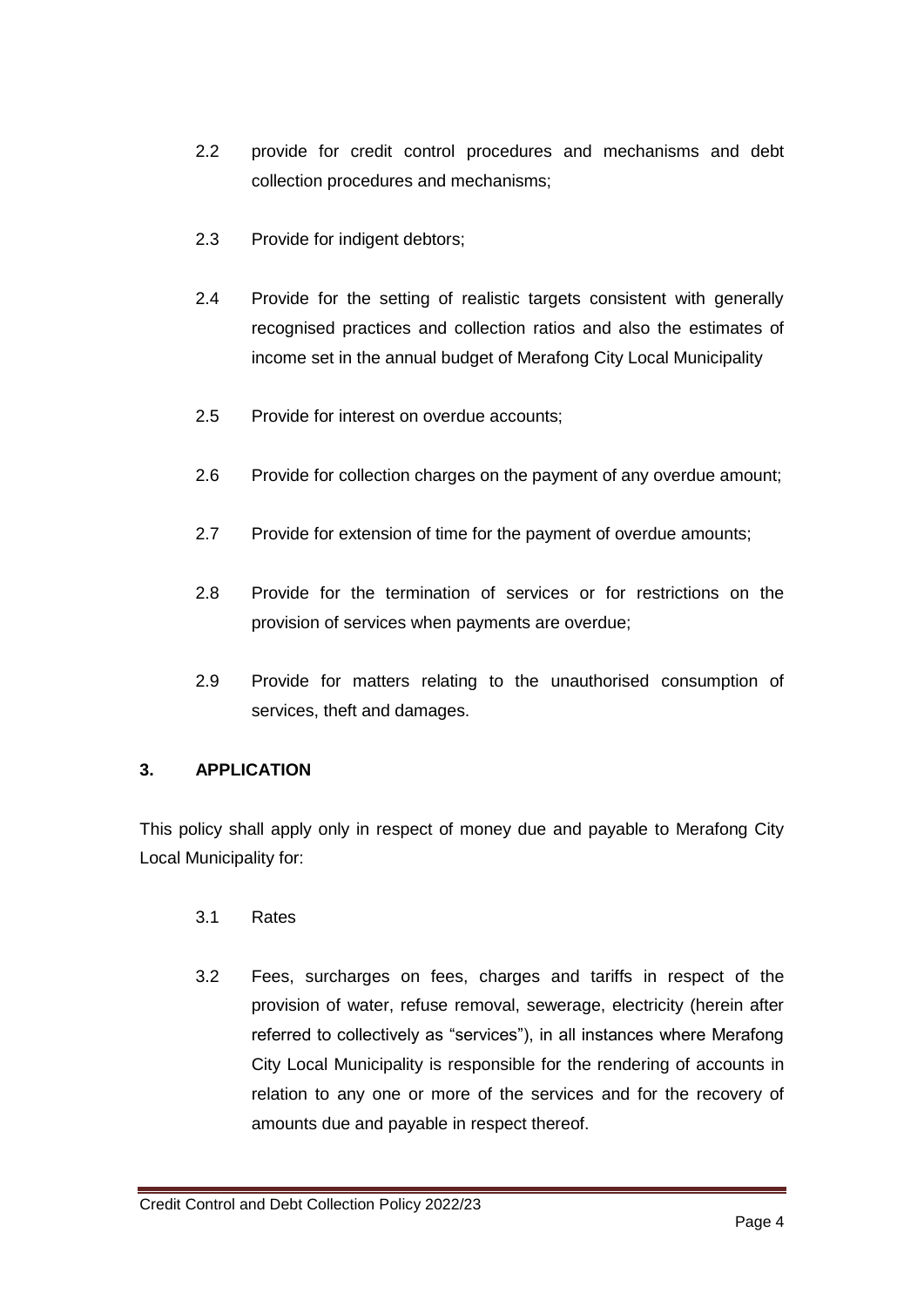- 3.3 Interest which has accrued in respect of any money due and payable to Merafong City Local Municipality in regard to rates or services ;
- 3.4 Collection charges.
- 3.5 Services provided through pre-paid meters.

#### **4. IMPLEMENTATION**

This policy shall be implemented by the Accounting Officer and as delegated to officials whose duties relate to the rendering of accounts and the collection of money due and payable to the Merafong City Local Municipality in respect of rates and services, and credit control.

#### **5. DEFINITIONS**

"**Indigents"** as defined in the indigent policy.

**"Child-headed household"** refers to a household where the registered owner is deceased and the house is occupied by under-age children who are related to the deceased and assume the responsibility of servicing the municipal account.

**"Indigent amount"** refers to the applicable value of the indigent subsidy as determined by the Council from time to time.

**"Consumers"** refers to individuals to whom the municipality renders services.

**"Debt/Arrears"** refers to the amount owed by a consumer to the municipality for services rendered and other rates chargeable not paid on the due date.

**"Interest on overdue accounts"** is based on a full month and part of a month shall be deemed to be a full month.

**"Due date"** refers to the final date of payment as shown on the account.

Credit Control and Debt Collection Policy 2022/23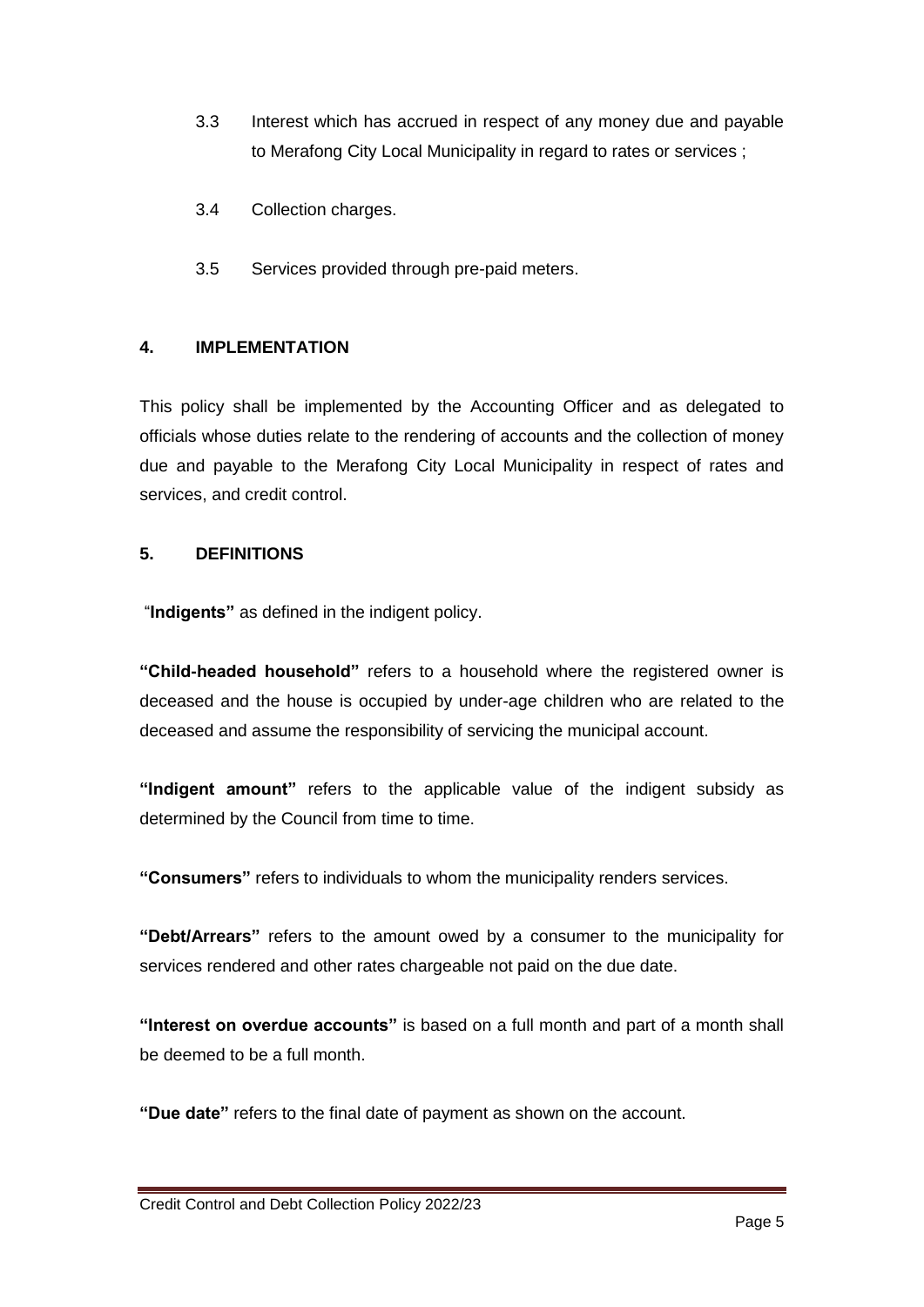**"Termination"** refers to the cut off of services by the municipality due to stipulated reasons by the municipality.

**"Arrangement"** means a written agreement entered into between the Municipality and the debtor where specific repayment parameters are agreed to. Such arrangement does not constitute a credit facility envisaged in terms of section 8(3) of the National Credit Act but is deemed to be Incidental Credit as envisaged in terms of section 4(6)(b) read with section 5(2) and (3) of the National Credit Act.

**"Payment"** refers to any form of redemption towards the balance on an account whether by cash, cheque or electronic means.

**"Indigent debtors"** are classified as those debtors who qualify in accordance with councils indigent policy and are approved in terms of said policy.

**"Debtors"** refers to the individuals classified as those who owe the municipality for services rendered or other rates chargeable.

**"Tariff"** refers to agreed charge to the consumer for services rendered.

**"Municipal services**" those services, rates and taxes reflected on the municipal account for which payment is required by the municipality.

**"Sundry debt"** refers to any debt other than for rates, housing, metered services, sewerage and refuse removal.

**"Supply"** means any metered supply of water or electricity.

**"Restriction of services"** shall include partial or full interruption or stoppage of relevant services as owed in terms of a notice.

#### **6. SCOPE**

This policy will apply to all residents and customers, councillors, management, staff and officials of the Municipality. Failure to comply with the policy may result in the institution of disciplinary proceedings against the parties involved.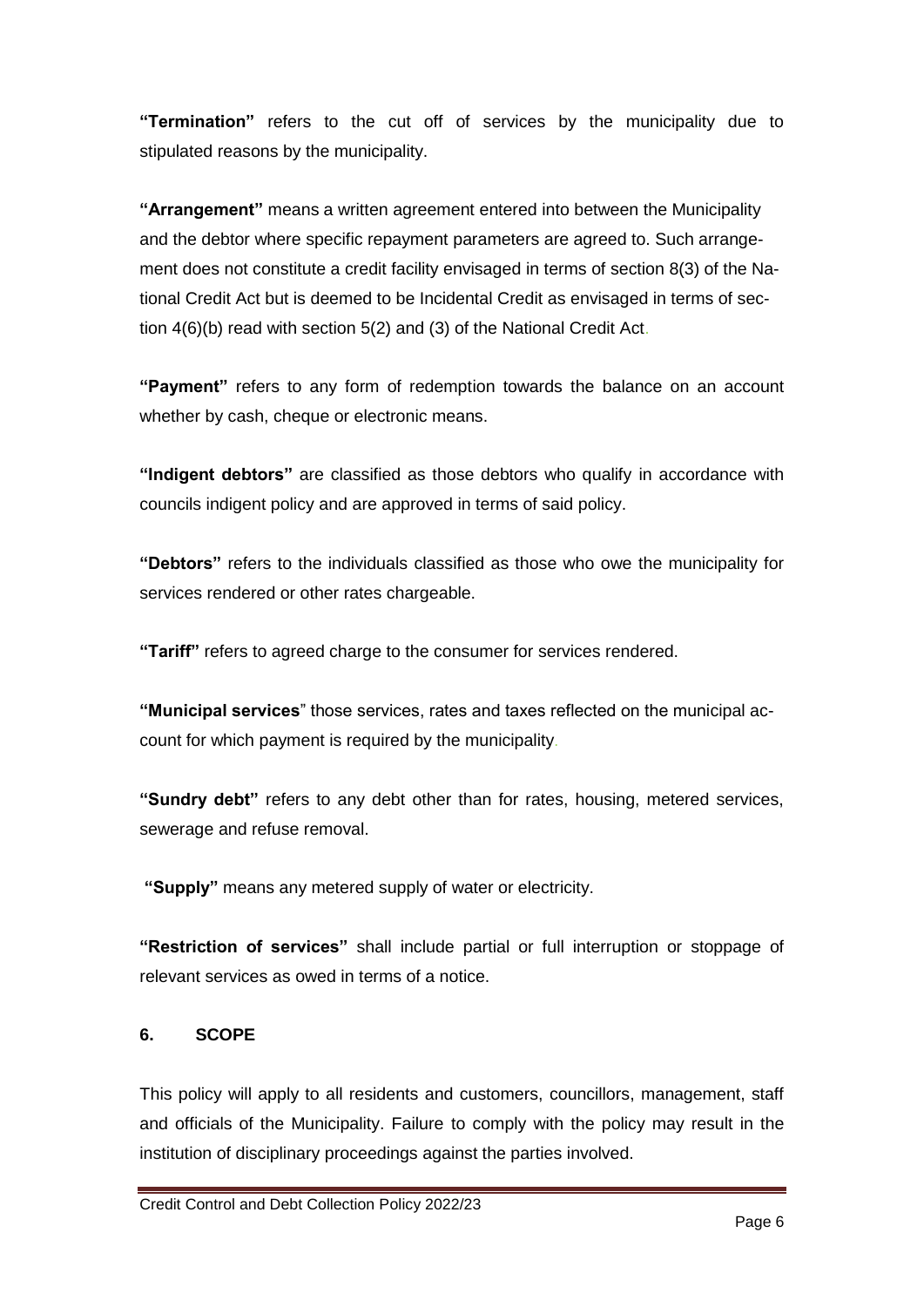Furthermore, this policy will also apply to service providers. The municipality will not procure from service providers and suppliers who are in arrears with rates, taxes and tariffs for more than three months to the municipality.

## **7. RESPONSIBILITY FOR CREDIT CONTROL**

- 7.1 The Merafong City Local Municipality's Executive Mayor shall as supervisory authority:
	- 7.1.1 Oversee and monitor:
		- (a) The implementation and enforcement of the Merafong City Local Municipality's credit control and debt collection policy and any by-laws enacted; and
		- (b) The performance of the Municipal Manager in implementing the policy and any by-laws.
	- 7.1.2 When necessary, evaluate, review or adapt the policy and by-laws, or the implementation of the policy and any such by-laws, in-order to improve efficiency of its credit control and debt collection mechanisms, processes and procedures, and
	- 7.2 The Municipal Manager shall as implementing authority:
	- 7.2.1 Implement and enforce the Merafong City Local Municipality's credit control and debt collection policy and any by-laws enacted in terms of the Municipal Systems Act;
	- 7.2.2 In accordance with the credit control and debt collection policy and any such by-laws establish effective administrative mechanisms, processes and procedures to collect money that is due and payable to the Merafong City Local Municipality, and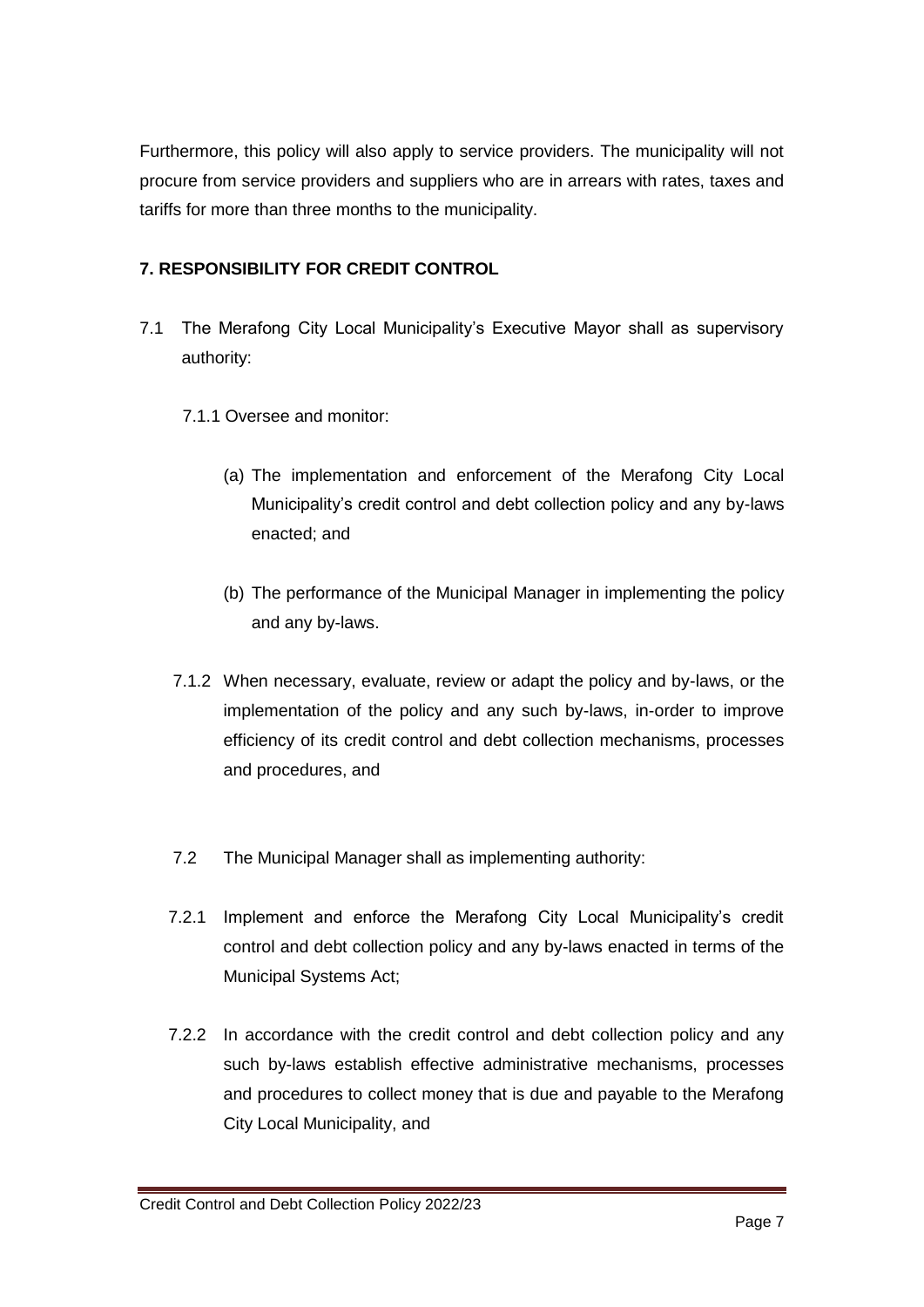7.2.3 Report the prescribed particulars monthly to a meeting of the supervisory authority.

## **8. CREDIT CONTROL AND DEBT COLLECTION PRINCIPLES**

- (a) The administrative integrity of the municipality must be maintained at all costs. The democratically elected councillors are responsible for policy-making, while it is the responsibility of the Municipal Manager to ensure the execution of these policies.
- (b) All consumers must complete an official application form, formally requesting the municipality to connect them to service supply lines. The most important rights and obligations of the consumer and municipality must be included in the service application form.
- (c) A copy of the application form, conditions of services and extracts of the relevant council's consumer care, credit control and debt collection policy and by-laws must be handed to every consumer on request at such fees as may be prescribed by Council.
- (d) In cases of a business tenant requesting for the provision of services from the municipality, the application form must be completed by the tenant.
- (e) Billing is to be accurate, timeous and understandable.
- (f) The consumer is entitled to reasonable access to pay points and to a variety of reliable payment methods.
- (g) The consumer is entitled to efficient, effective and reasonable responses to enquiries and appeals, and should suffer no disadvantage during the processing of such requests.
- (h) Enforcement of payment must be prompt, consistent and effective.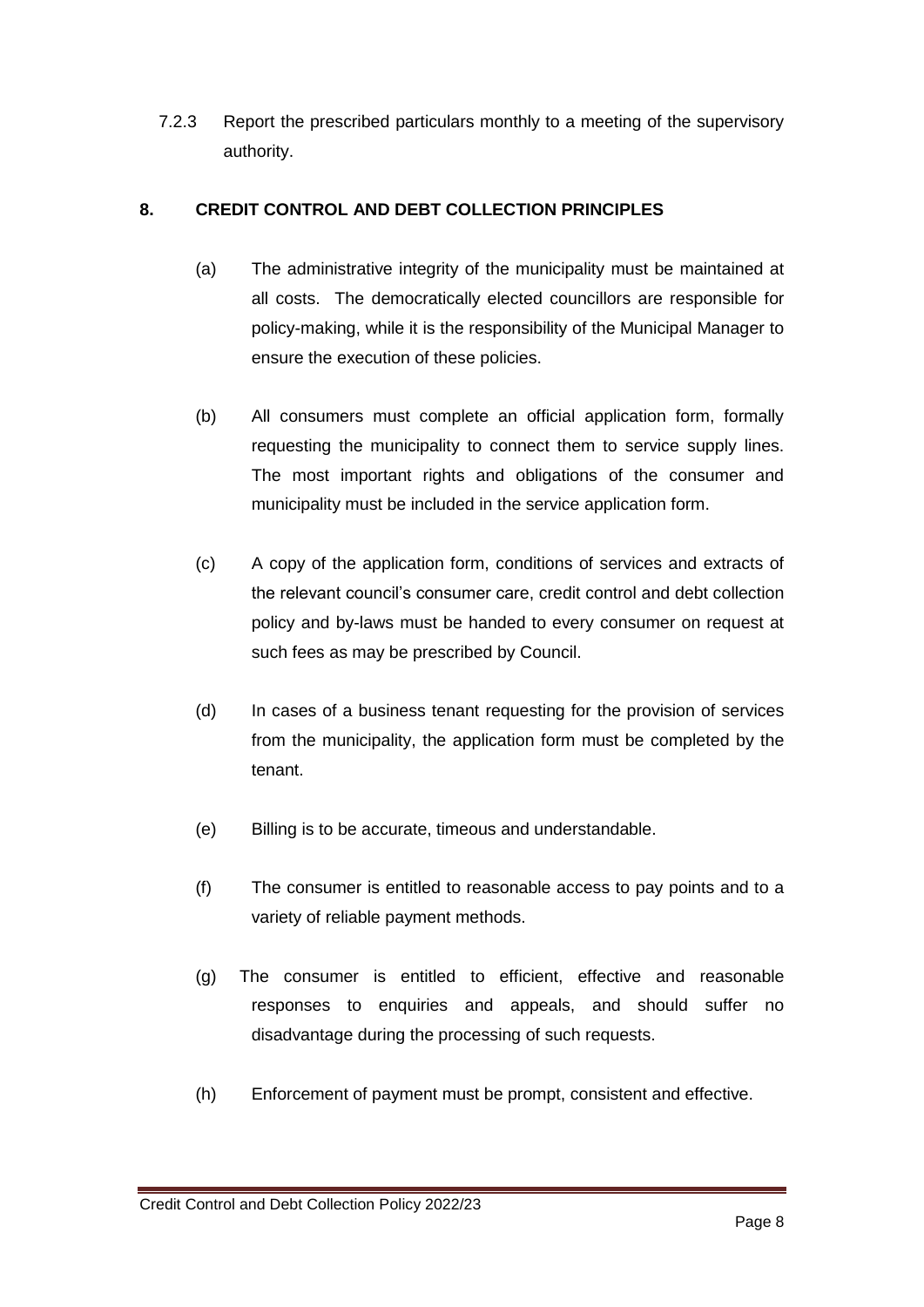- (i) Unauthorised consumption, connection and reconnection, the tampering with or theft of meters, service supply equipment and the reticulation network and any fraudulent activity in connection with the provision of municipal services will lead to disconnections, penalties, loss of rights and criminal prosecutions.
- (j) Incentives and disincentives may be used in collection procedures.
- (k) The collection process must be cost-effective.
- (l) Results will be regularly and efficiently reported and monitored.
- (m) Application forms will be used to, *inter alia*, categorise consumers according to credit risk and to determine relevant levels of services and deposits required.
- (n) Targets for performance in both consumer service and debt collection will be set and pursued and remedies implemented for nonperformance.
- (o) Consumers that meet council's indigent criteria must be identified and supported.

## **9. CODE OF ETHICS**

- 9.1 All Merafong City Local Municipality officials shall embrace the spirit of **Batho Pele** and treat all debtors with dignity and respect at all times. Employees shall execute their duties in an honest and transparent manner whist protecting the confidentiality of information, having due regard to the Promotion of Access to Information Act.
- 9.2 The Merafong City Local Municipality further upholds the following ethics and principles in implementing its Credit control and debt collection policy:
	- 9.2.1 Essential service to be provided to all residential customers, which includes water, sanitation and refuse removal.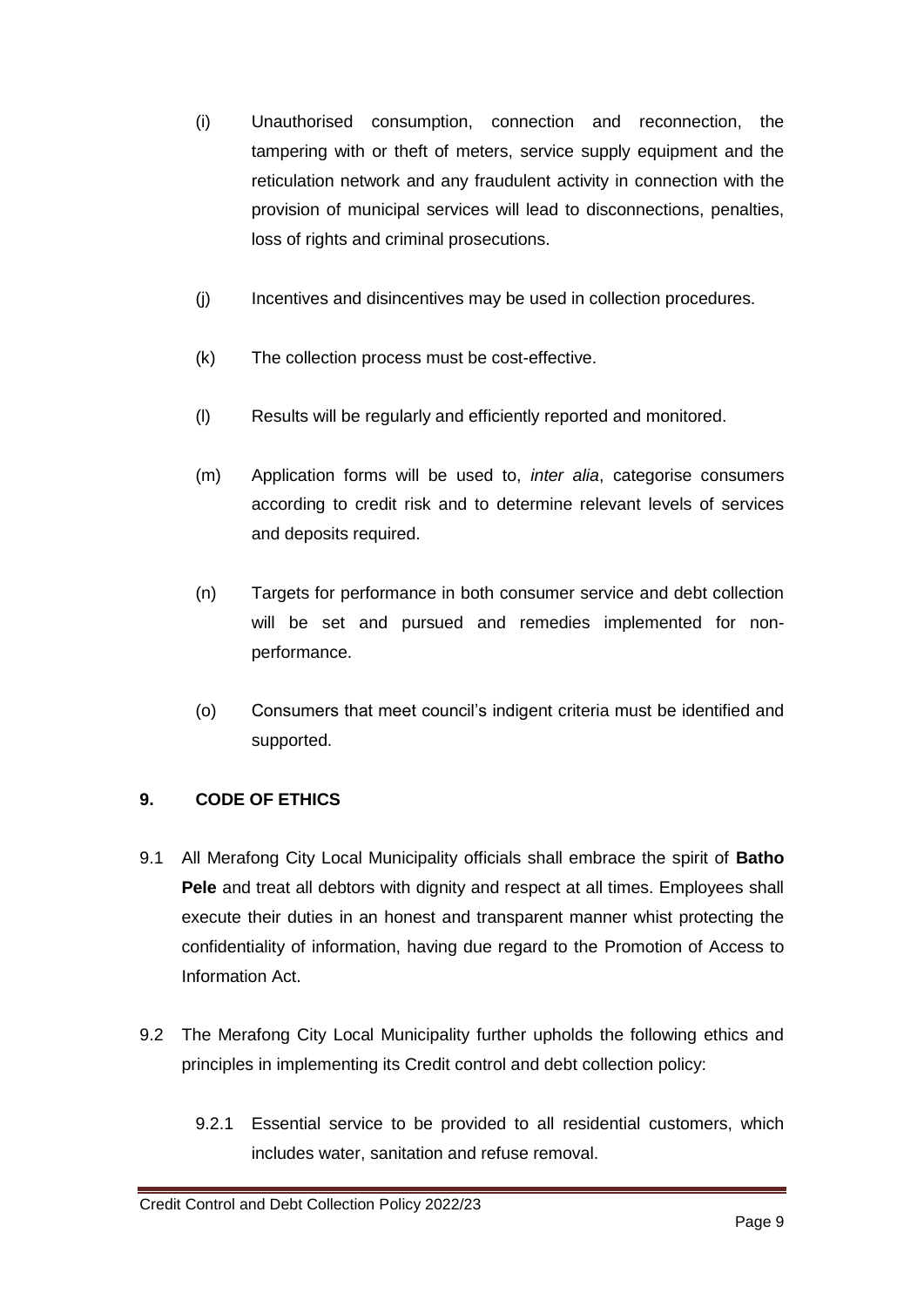- 9.2.2 Where a debtor defaults, the restricted water supply shall be adequate enough to maintain the basic living standard (6 kilolitres).
- 9.2.3 Electricity not essential.
- 9.2.4 No service disconnections without notice except when arrangement is not met.
- 9.2.5 No service disconnections in household on Fridays (**after 12h00**) or prior to a public holiday.
- 9.2.6 Subject to capacity at the time to restore such services which have been restricted or disconnected, such services will be restored within a reasonable time after the relevant conditions of this policy have been met. Onus shall be on the customer to request reconnection and to prove that the full amount as required has been paid.

#### **10. APPLICATION FOR NEW CONNECTION**

- 10.1 Before services can be provided, a service deposit is required to be paid by the consumer to the City Council. Application for new connections can only be made by property owners accompanied by positive identification. Applicants must complete the prescribed "Rendering of Consumer Agreement" forms in order to obtain a new connection. A new connection fee, determined in terms of the municipality's current Tariff Policy is payable. In certain cases additional security from prospective consumers may be required (i.e. bank guarantees). New accounts will not be opened for tenants except for business consumer debtors. In the case of business consumers, owners or estate agents acting on behalf of the owner must give written consent that a tenant account may be opened. Such owners account must not be in arrears and previous tenants account must be settled in full.
- 10.2 Deposits that are paid will only be refunded at the closure of the account. This will only be done when all amounts that are due to the Merafong City at such a

Credit Control and Debt Collection Policy 2022/23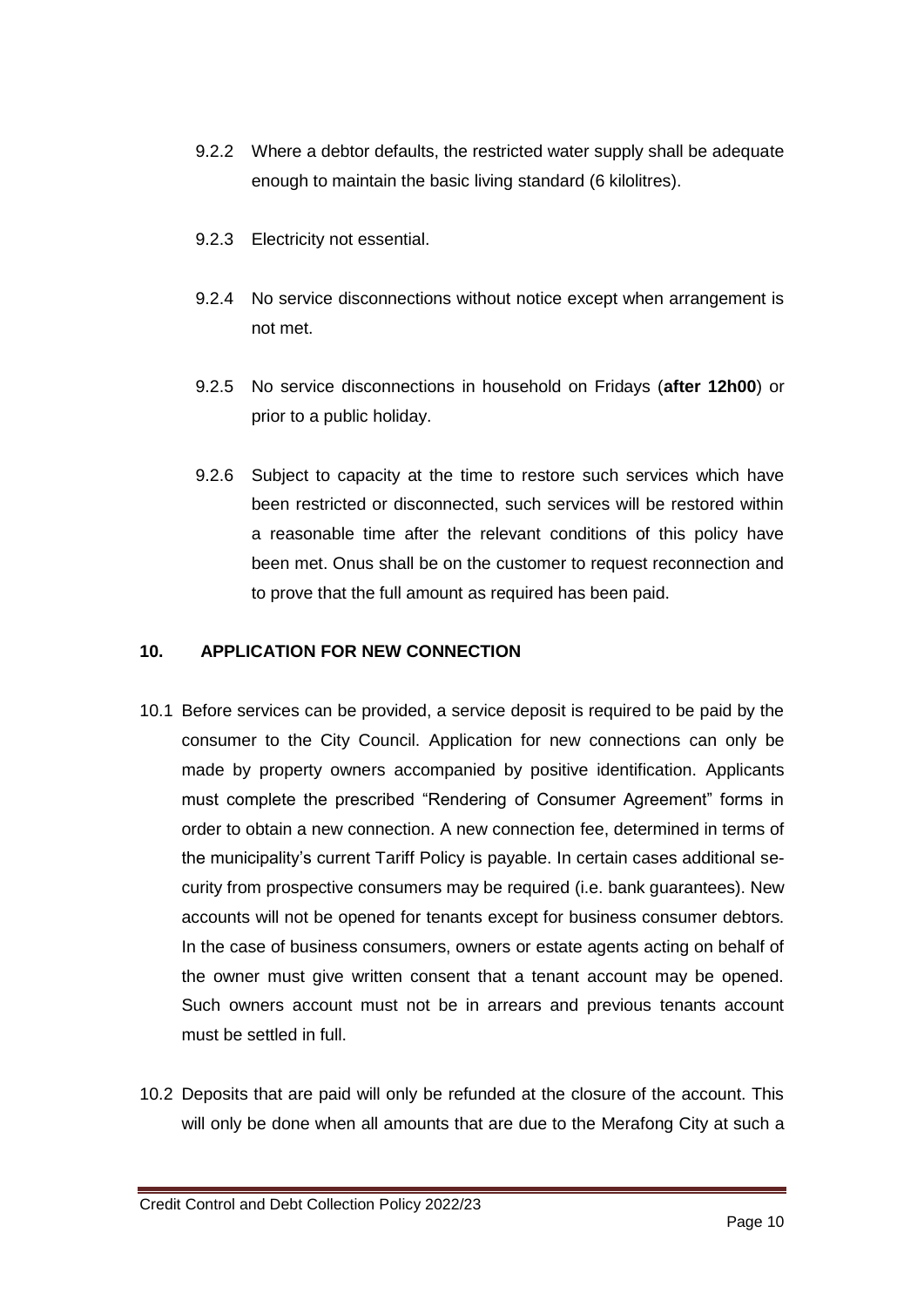date is settled in full. Council will determine deposit amounts as part of the tariff policy.

- 10.3 However Council reserves the right to increase deposits of defaulters. This can effectively be done by adjusting the debtor's deposit to the average of the latest two months' consumption of the property in question.
- 10.4 No interest will be payable on any deposit held.
- 10.5 The Manager Revenue and Chief Finance Officer will use their discretion in assessing which debtors should supply collateral documentation to the municipality.

10.6 Determination of Deposits - Deposits will be charged as approved in the tariff policy except for non-South African citizens where they'll be requested to produce a valid passport. The deposit amount for such customers will be twice the amount of the approved tariff.

## **11. ACCOUNTS AND ACCOUNT ADMINISTRATION**

The Merafong City Local Municipality will endeavour to ensure:

- i. accurate metering of consumption at fixed intervals with the minimum delay between service connection and first and subsequent billing;
- ii. where no reading cannot be obtained, interim readings (estimations) will be charged;
- iii. accurate up-to-date customer information;
- iv. accurate monthly billing with the application of appropriate correct tariffs and service charges;
- v. timely despatch of accounts
- vi. adequate provision and the efficient operation of pay facilities throughout the Merafong City Local Municipality;
- vii. arrangements with third party institutions/agents to accept payments on behalf of the Merafong City Local Municipality. Responsibility to ensure that payments are reflected on the account is vested with the debtor; and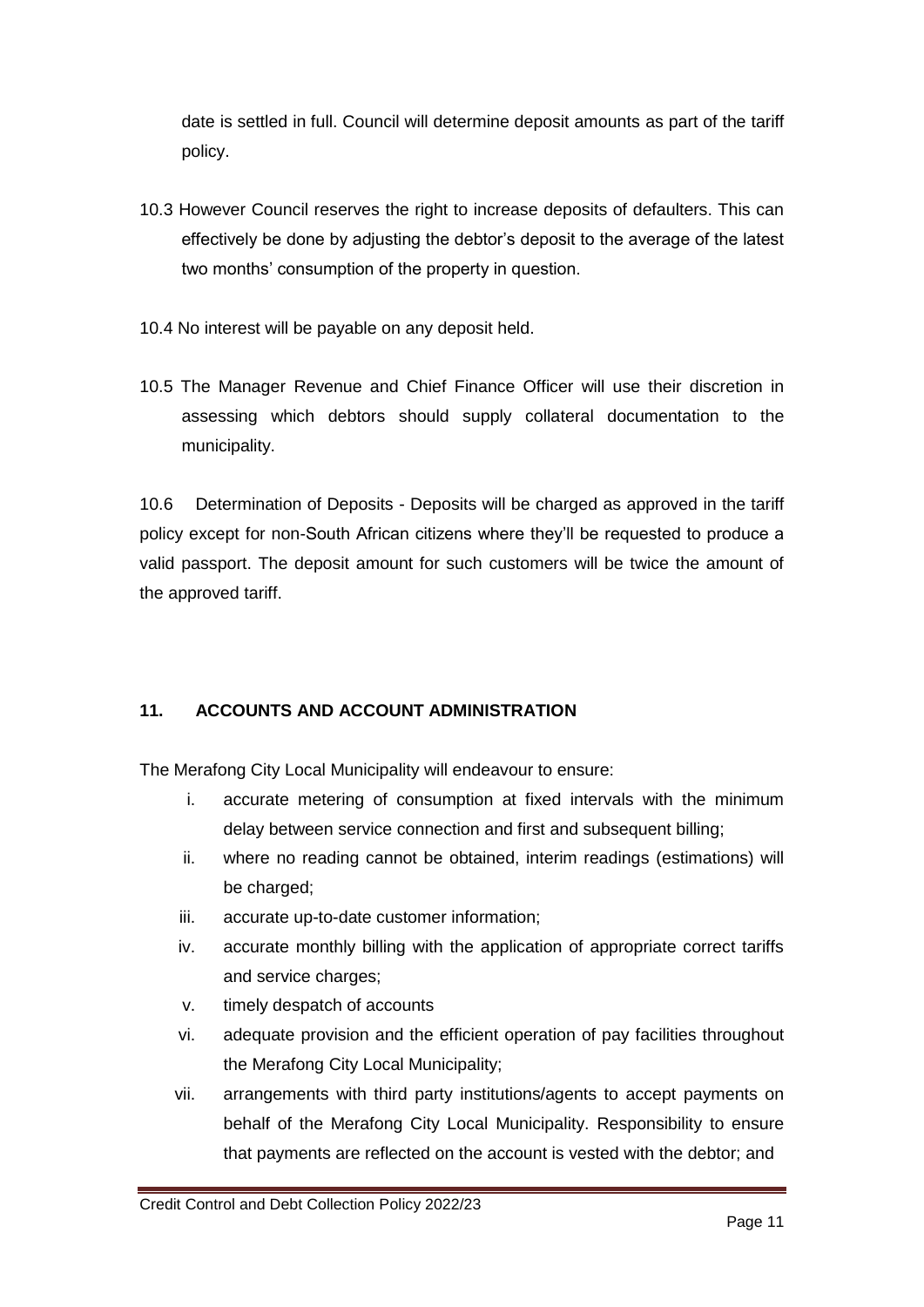viii. appropriate hours of business to facilitate account payments.

Although the Merafong City Local Municipality must render an account for the amount due by a debtor, failure thereof shall not relieve a debtor of the obligation to pay his/her account.

#### **12. DELIVERY OF ACCOUNTS**

- 12.1 The municipality will on a monthly basis issue accounts for the amount due and payable by the consumer via electronic means – Email, Sms and Electronic platform.
- 12.2 Where a resident changes their place of accommodation, they remain liable for debt incurred by the new tenant in respect to the usage of municipal services, regardless of the fact that they are no longer residing there, they inform the Municipality of the change in address.
- 12.3 Consumers must be encouraged to take the initiative to contact the offices of the municipality if an account is not received.
- 12.4 The consumer is not relieved of the obligation to pay the amount if municipality fails to issue an account, or an account has not been received.

#### **13. FINAL DATE OF PAYMENT**

- 13.1 Due date on payment of municipal accounts is the fourth (4th) day of every month except when the fourth (4th) day falls on a weekend or holiday, in which case the payment must be made on the previous working day. Interest will be charged to unpaid accounts after the  $4<sup>th</sup>$  of each month.
- 13.2 However, Pensioners will be given grace period taking into account the date of receipt of pension. This grace period will be extended up to the tenth (10th) day of the month, by which time payment must have been made, failing which interest will be levied on the account outstanding and credit control measures will apply.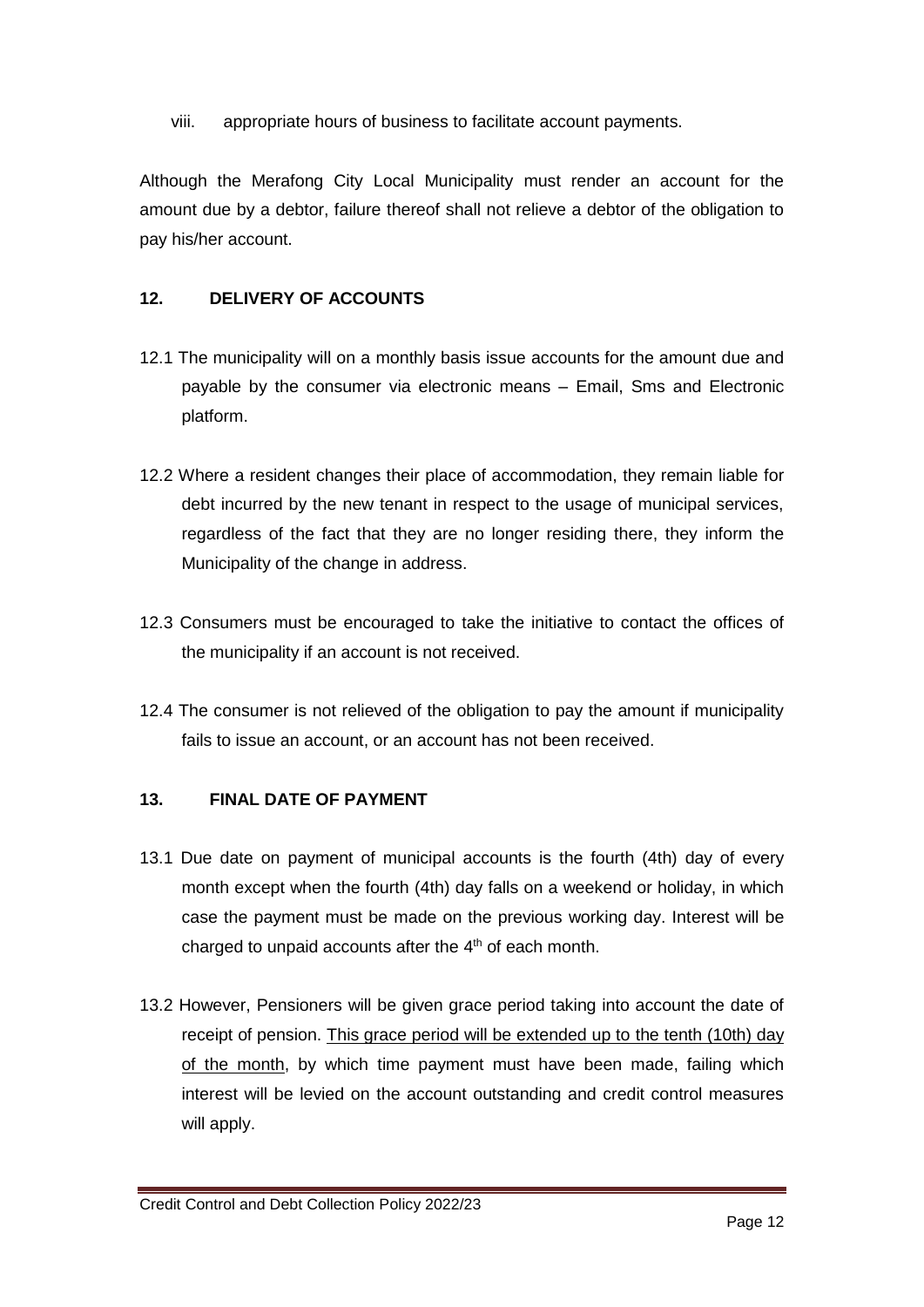- 13.3 The municipality will establish and maintain a register of pensioners, for pensioners that apply
- 13.4 The onus is upon the pensioner to approach the Municipal offices with their relevant pension documents in order to be registered as pensioner and for pension rebates.

#### **14. PAYPOINTS**

- 14.1 The Merafong City Local Municipality has established several service points for the payment of municipal services or purchases of prepaid services for the community members, as accessible and convenient as possible. Currently these service points are:
	- (a) Khutsong Municipal Offices– Khutsong Proper, Khutsong South
	- (b) Carletonville Municipal Offices
	- (c) Wedela Municipal Offices
	- (d) Fochville Municipal Offices
	- (e) Kokosi Municipal Offices
	- (f) Greenspark Municipal Offices
	- (g) Blybank pay point
- 14.2 Other than these designated pay points, members of the community can make use of other easy pay facilities such as in-store payments at Pick n Pay, Shoprite, Woolworths, Checkers, Post Office or pay in person through banks, by authorizing the bank to put through debit orders or by initiating direct deposits and at any merchant using Easypay.
- 14.3 Other additional/new pay points will be identified by the Municipality and the public will be notified of such from time to time.

## **15 CREDIT CONTROL MEASURES**

15.1 The Merafong City Local Municipality or its duly appointed agents may, in addition to the normal civil legal procedures to secure payment of accounts that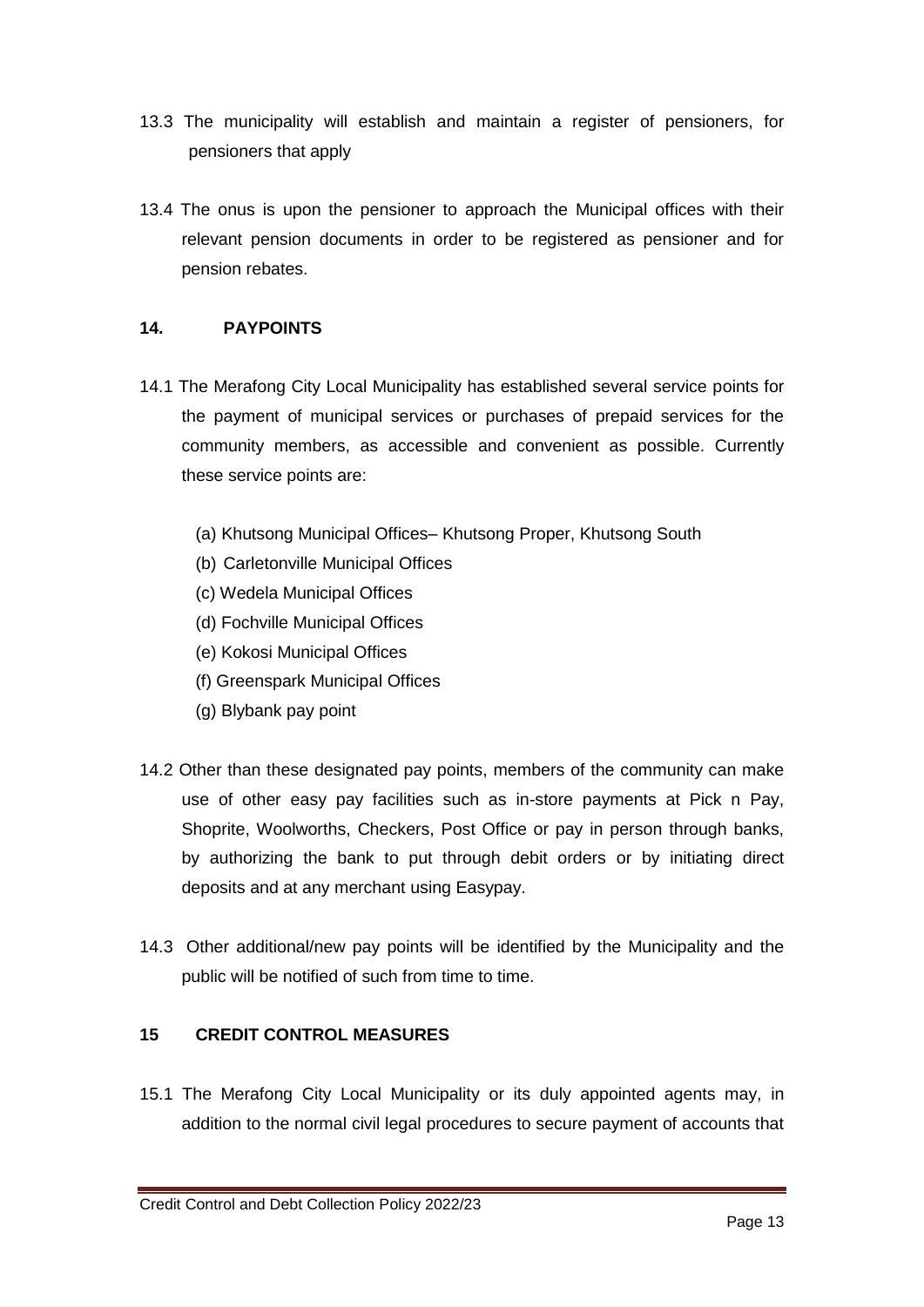are in arrears, take the following action to secure payment for municipal rates and services:

- i. termination and/or restriction of the provision of services;
- ii. allocate a portion of payments or pre-payments to service charges, arrears or future charges;
- iii. the Municipality may in terms of section 103 of the Systems Act, with the consent of a consumer, approach an employer to secure a debit or stop order arrangement on the salary of the consumer;
- iv. the Municipality may in terms of sections 28 and 29 of the Property Rates Act, No.6 of 2004, after a written notice has been served to the tenant or occupier, recover arrears of rates from tenants, occupiers and agents of the owner; and
- v. Credit control will commence from the conclusion of the consumer agreement. Credit control methods will include, *inter alia*, the following:
	- i. evaluation of application;
	- ii. referencing checking;
	- iii. checking information on the ITC and at the Deeds Office and Registrar of Companies;
	- iv. procuring securities where necessary;
	- v. payment of deposits;
	- vi. entering into binding consumer agreements;
- vii. providing monthly statements;
- viii. providing statement messages;
- ix. sending final notices;
- x. termination or restriction of services;
- xi. sending letter of demands; and
- xii. instituting legal action.

## **16. NOTICE REGARDING NON-PAYMENT**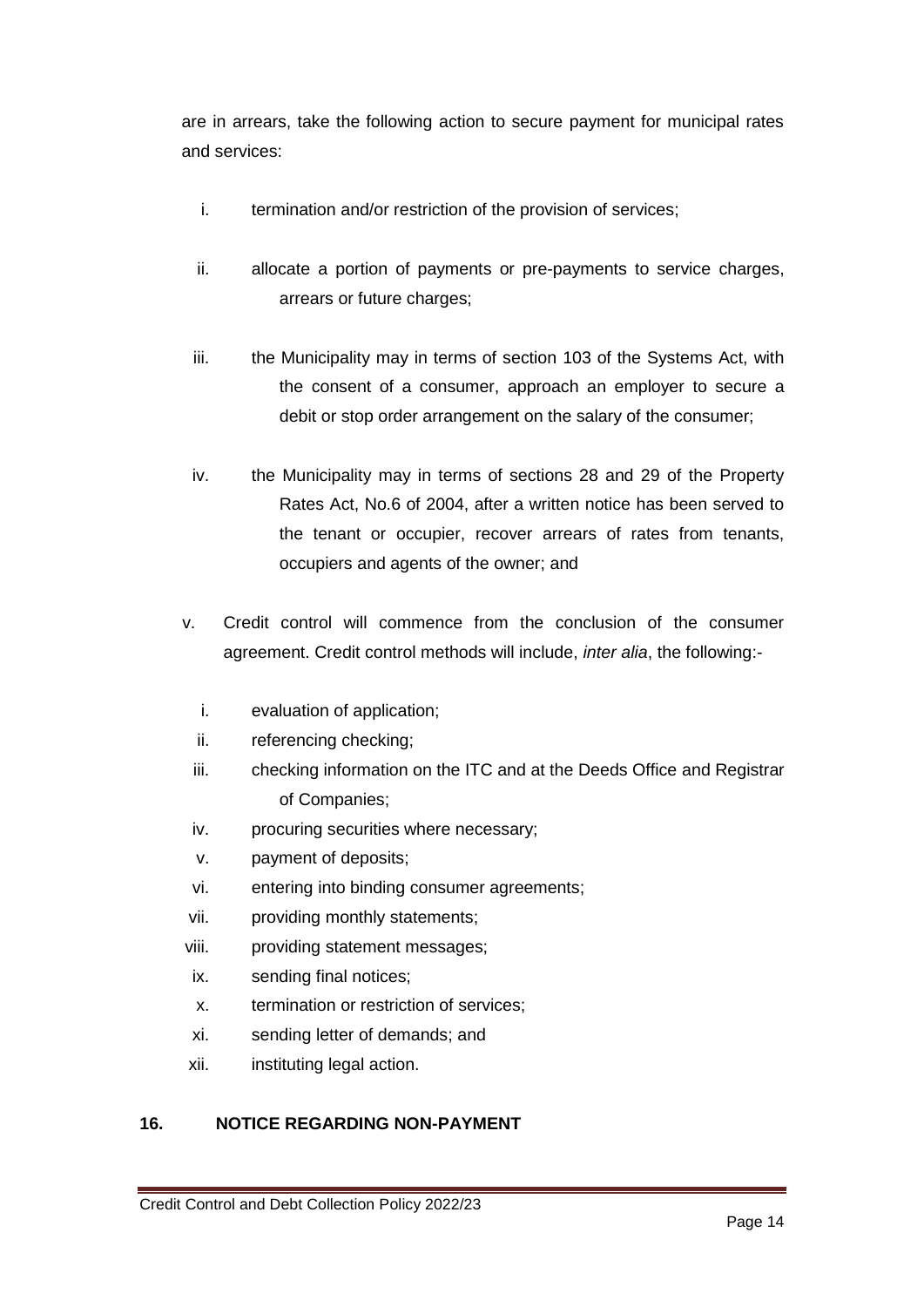#### **(a) Notice of termination of services**

.

(i) A debtor will be viewed by the Municipality as a defaulter once they have fallen one month in arrears without having approached council offices to negotiate payment arrangements

(ii) Customers will be notified through any of the following: placing message in monthly statements and notification by ward councillors or ward committees that services shall be terminated after the due date. If payment is not received within the stipulated period, services will be disconnected.

(iii) Where accounts are in arrears for 90 days or more such debtors are handed over to attorneys or debt collectors for collection.

(iv) Refusal by banks to honour payments debit order will be regarded as nonpayment upon which the relevant debtors are subject to credit control measures. The municipality will recover the charges incurred relating to the dishonoured negotiable instruments against the account of the consumer. The municipality reserves the right to refuse to accept or to cancel such further payment methods from such person. If the debtor pays their amount in full no further action will be deemed necessary by the council.

#### **(b) Recovery of rates in arrears from tenants, occupiers and agents**

The Municipality may attach the rental or any other payments due to debtors who are in arrears with their municipal accounts:

- (a) if any debt levied in respect of a property is unpaid by the owner of the property the Municipal Manager may recover the amount in whole or in part from a tenant or occupier of the property, despite any contractual obligation to the contrary on the tenant or occupier.
- (b) the Municipal Manager may recover an amount only after a written notice has been served on the tenant or occupier; and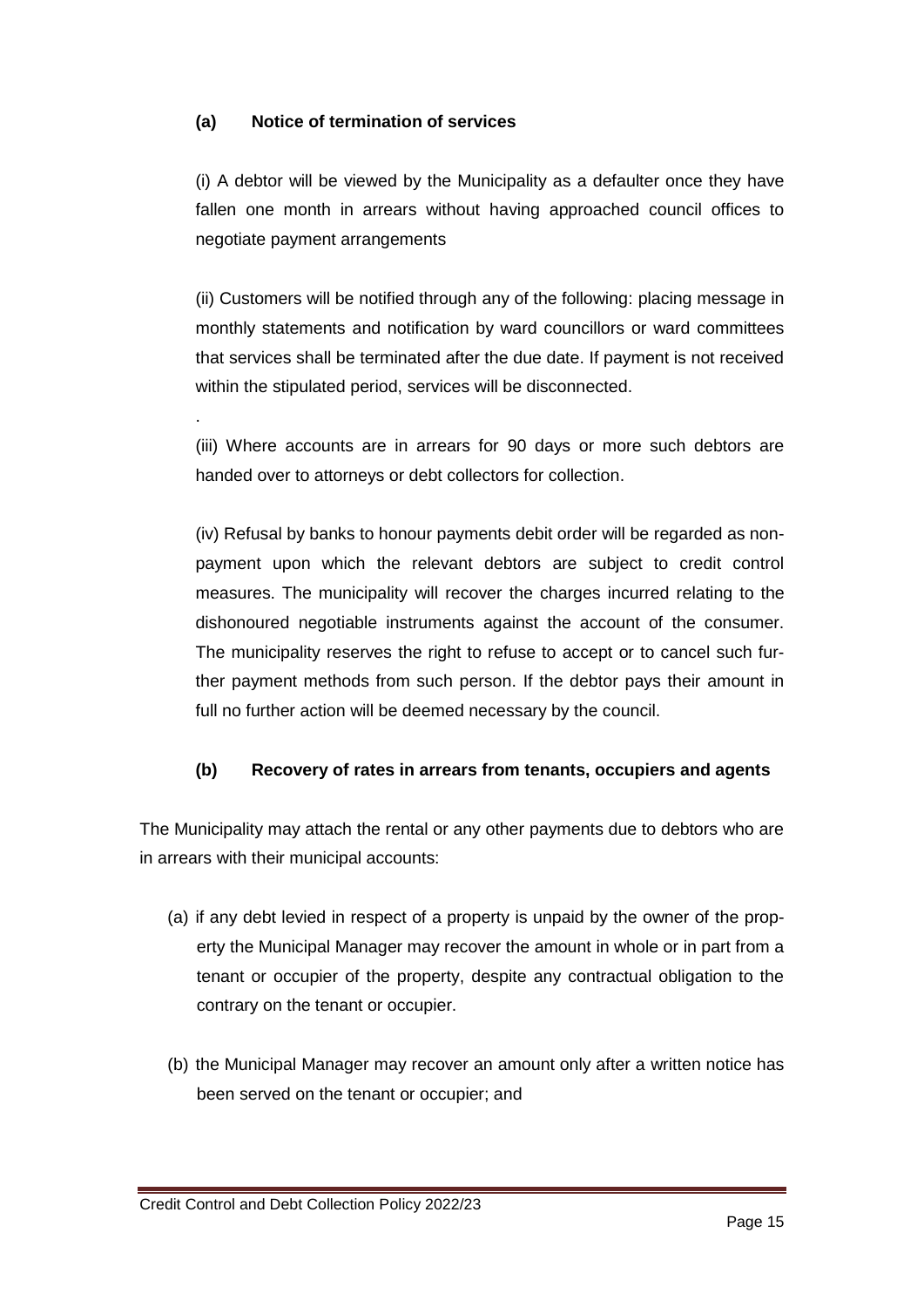- (c) the amount the Municipal Manager may recover from the tenant or occupier of a property in terms of sub-item (a) is limited to the amount of the rent or other money due and payable, but not yet paid, by the tenant or occupier to the owner of the property; and
- (d) any amount the Municipal Manager recovers from the tenant or occupier of the property must be set off by the tenant or occupier against any money owed by the tenant or occupier to the owner; and
- (e) the tenant or occupier of a property must, on request by the Municipal Manager, furnish a written statement specifying all payments to be made by the tenant or occupier to the owner of the property for rent or other money payable on the property during a period determined by the Municipal Manager.

(f) the Municipal Manager may recover the amount due for debt on a property in whole or in part from the agent of the registered owner, if this is more convenient for the Municipal Manager; and

(g) the Municipal Manager may recover the amount due for debt from the agent of the registered owner only after a written notice has been served on the agent; and

(h) the amount the Municipal Manager may recover from the agent is limited to the amount of any rent or other money received by the agent on behalf of the registered owner, less any commission due to the agent; and

(i) the agent must, on request by the Municipal Manager, furnish a written statement specifying all payments for rent on the property and any other money received by the agent on behalf of the owner during a period determined by the Municipal Manager.

#### **17. DISPUTES PERTAINING TO ACCOUNTS**

17.1 Should any dispute arise in respect of the amount owing, the debtor will continue to make regular payments until such time that the dispute on the account is settled. The onus is on the accountholder to approach municipal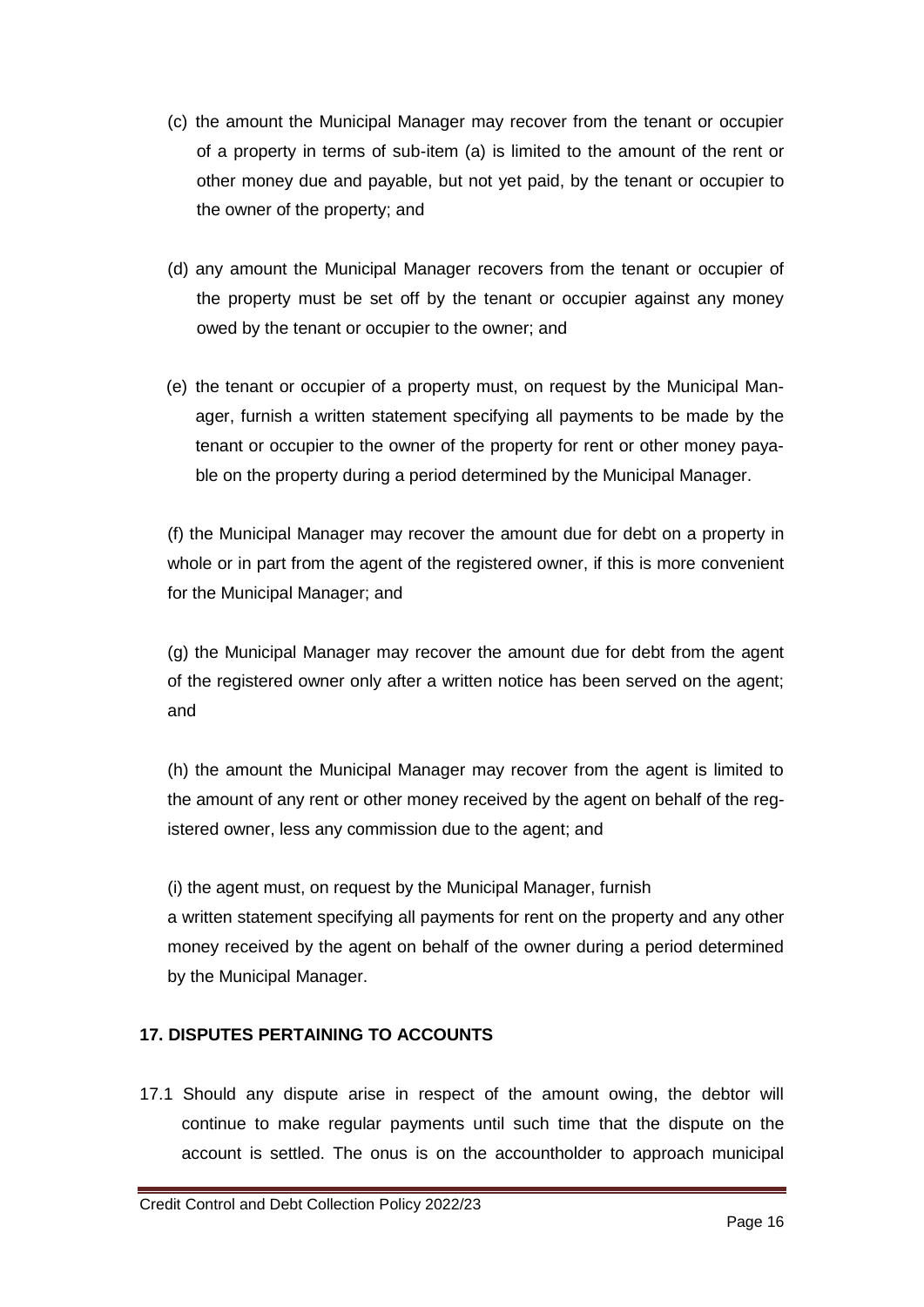offices to resolve the issue. The council will still demand payments on the due dates in respect of the services rendered.

17.2 If the accountholder does not approach or contact the municipal offices and due date for payment has lapsed, the municipality will apply debt recovery procedures.

#### **18. ARRANGEMENT MADE PRIOR TO PAYMENT DUE DATE**

- 18.1 If the consumer enters into an agreement with municipality pertaining to the manner of payment of debt due, that consumer shall be deemed not to be in arrears to the extent to which he/she performs according to the contract of agreement and is therefore not in breach of that contract.
- 18.2 Any breach of such contract will automatically deem the consumer to be in arrears and therefore subject to full credit control measures that is including, but not limited to the restriction of water of disconnection of electricity or discontinuance of any other service to the premises.
- 18.3 The responsibility to enter into such an agreement shall rest with the consumer and failure to do so prior to payment date is not an excuse.
- 18.4 No person is allowed to enter into consecutive or overlapping arrangements without the written authorization of the Manager Revenue.

#### **19. ARRANGEMENTS FOR EXTENDED REPAYMENT PERIODS**

19.1 A debtor may enter into a legally binding written agreement with the MCLM to repay any overdue amount to the MCLM. Suitable arrangements must be made for payment of arrear amounts.

19.1.1 Proposals for arrangement to pay arrear account balances on domestic accounts and sundry will be considered, provided the following conditions are met: Tenants (existing) should obtain consent letters from the owner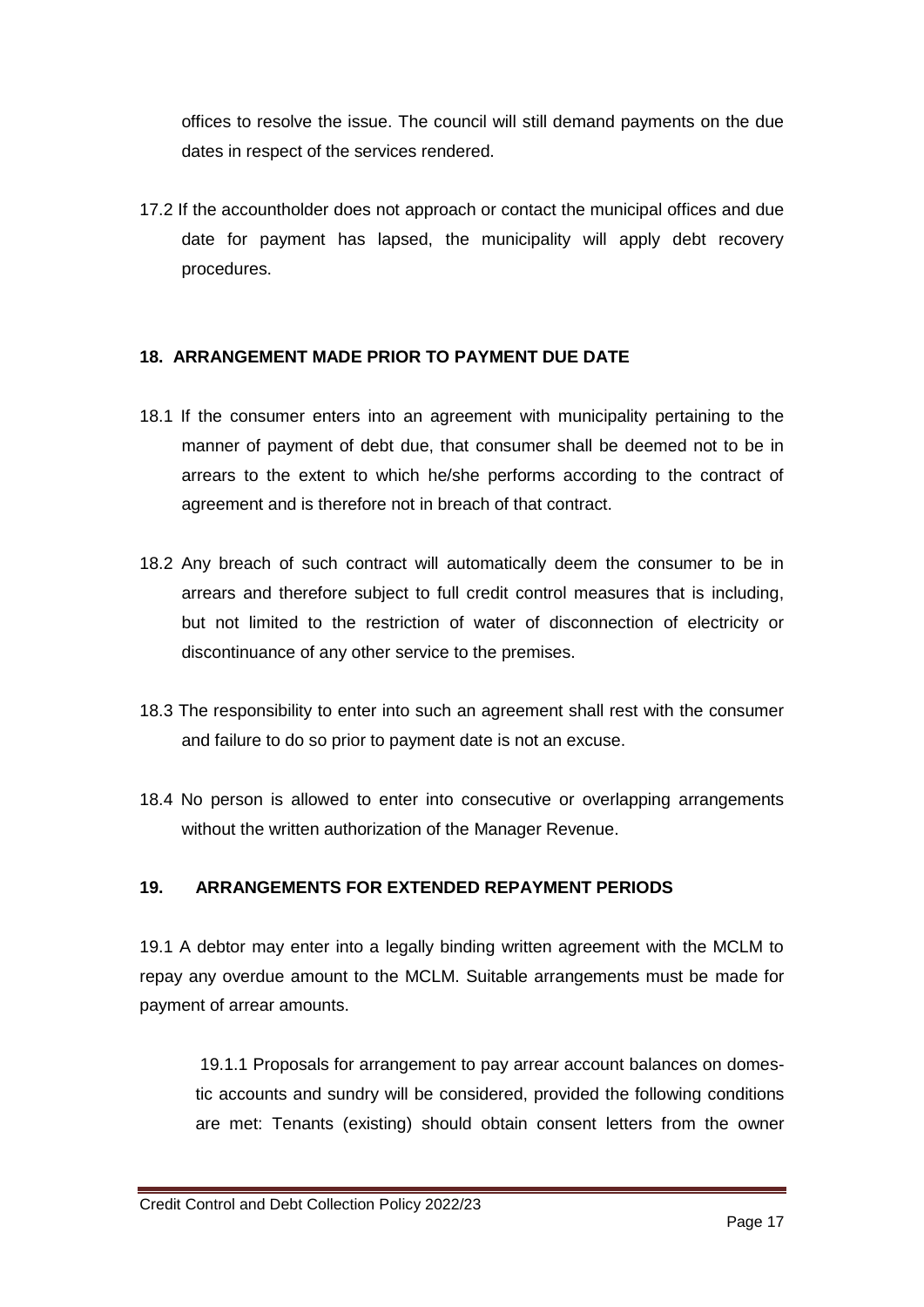granting them permission to enter into an arrangement. If the owner does not grant such permission, the full outstanding amount becomes payable.

Consumers who are in arrears and not the owner of the property, must acquire a consent letter from the owner to enter into a payment arrangement. In the event that the owner account is excessively in arrear such a tenant may pay part or all of the rental fee towards the outstanding balance and service the current account on a monthly basis.

19.1.2 Arrangement to pay arrear account balances will be considered for Industrial, Business and School accounts as per paragraph

- 19.3. This also applies to churches and non-profit organisations.
- 19.2 A consumer may be required to complete a debit order for the payment of arrears.
- 19.3 The municipality may allow a period of payment in excess of  $36$  months for the payment of arrears, in special circumstances, which the customer could not reasonably have prevented, warrant a longer period of payment. Such arrangements shall be concluded by the Supervisors (Accountants and Chief Accountants and the Manager Revenue)
- 19.4 In instances where debtors does not honour the aforementioned agreement, the amount outstanding becomes payable immediately. The agreement becomes *null and void* and no further agreement shall be allowed.
- 19.5 Dishonouring of the agreement shall result in the normal credit control measures.
- 19.6 Ideally, all current accounts opened with the municipality must be paid on due dates.

#### **20. INCENTIVE SCHEME**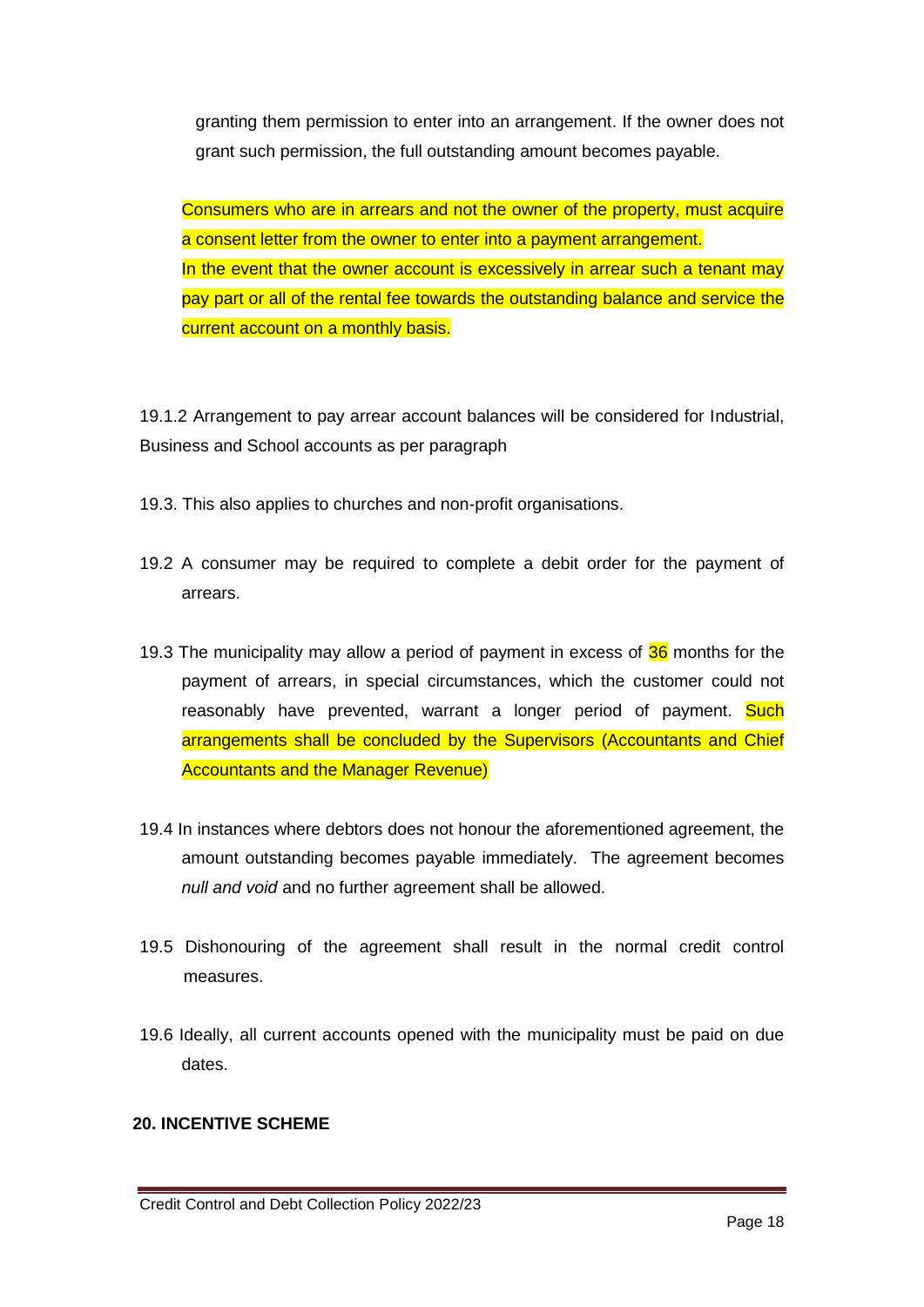20.1 All household customers who pays off the total outstanding amount on their accounts including arrear amounts can apply to have the full interest that has accumulated to be written off.

20.2 All customers who enters into an agreement to settle the total outstanding amount on their accounts within a period of 6 months including arrear amounts can apply to have the interest, accrued in the last 6 months, written off.

20.3 All business and farms customers who pays off the total outstanding amount on their accounts including arrear amounts can apply to have the interest that has accumulated to be written for at :  $15\%$  of the outstanding balance or R 25 000 whichever is the greatest.

20.4 Exclusions: Government departments, state owned entities and properties requesting clearance figures are excluded from the incentive scheme.

#### **21. INTEREST ON ARREARS**

Interest will be charged on all amounts due on the sixteenth (16) day of each month at the municipality primary bank's prevailing prime rate. The prime bank-lending rate of the municipality's banker less three  $(3)$  % at the start of the financial year of the municipality will be applicable for the entire financial year. This means that the interest rate will be changed on the debtor system once in every financial year.

In terms of the in duplum rule – the interest charged on outstanding balance of the consumer by the municipality will not exceed the capital or principal amount. This implies that the municipality's long outstanding debts should be recovered before the in duplum rule becomes a possibility or a probability in an endeavour to prevent a situation where the municipality can no longer recover any further interest.

#### **22. INTEREST ON ARRANGEMENTS**

Once an arrangement on the payment of arrears has been concluded, the amount in arrears will be reflected with the current account, and no penalties will be levied, except interest, which is payable on all overdue accounts.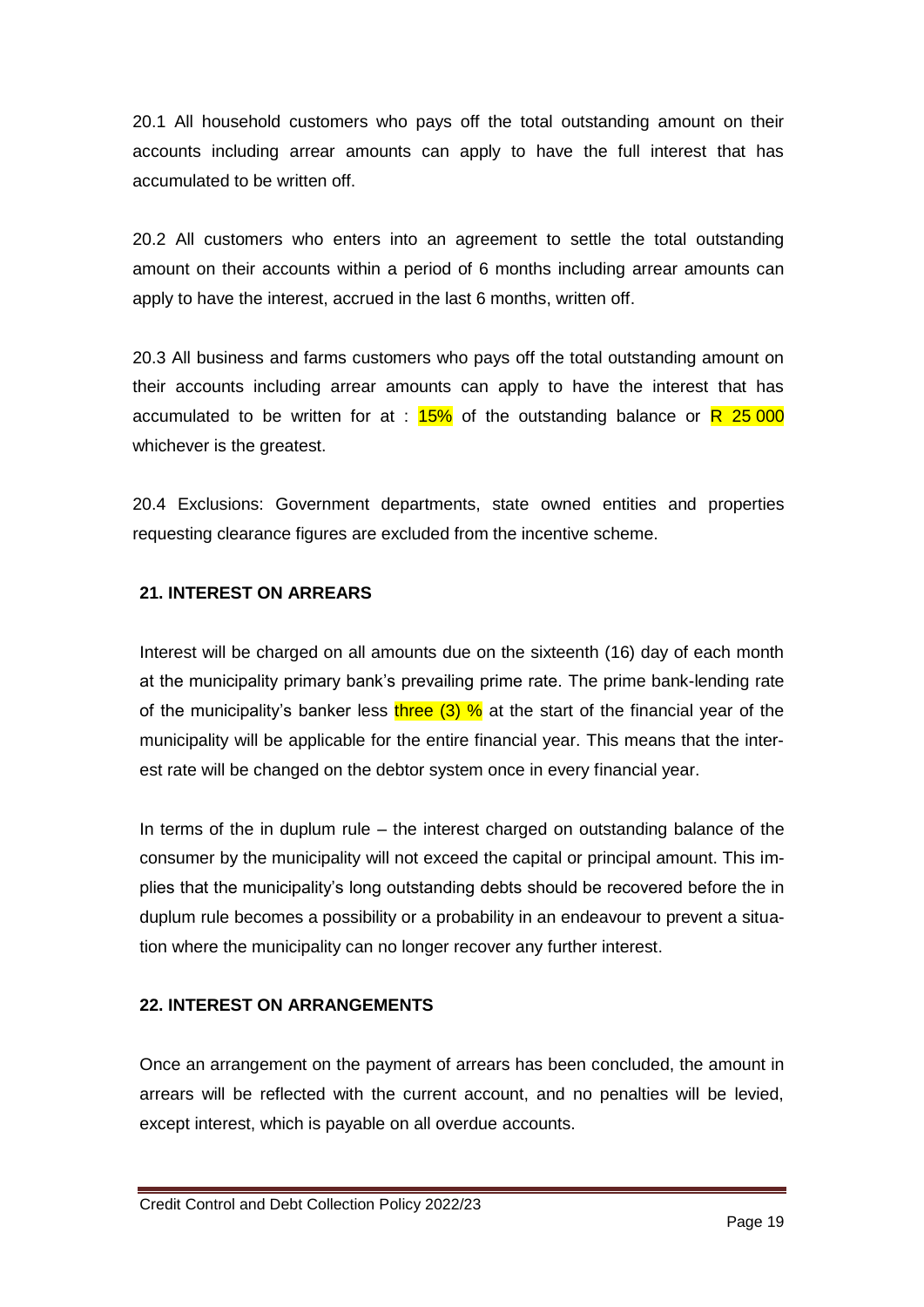#### **22. TERMINATION OR RESTRICTION OF SERVICES**

- 22.1 Failure to pay for services after the notice due date, and without having approached municipal offices in order to negotiate an acceptable payment arrangement, will result in services being restricted and/or terminated by Council. Council may restrict or discontinue supply of any other services to any premises resulting from, viz. theft, fraud, tampering, non-compliance, obstruction and any other criminal means or activity.
- 22.2 Other actions that the council will take are detailed in *section 25* below.

#### **23 COSTS FOR TERMINATION OF SERVICES**

Where any service is terminated as a result of non-compliance with the Policy by the debtor, the Merafong City Local Municipality shall be entitled to levy and recover the standard credit control fees as determined by the Merafong City Local Municipality, from time to time, from the accountholder or owner of the premises where the services were rendered and levied. . For the duration of an account being in arrears and services attached to the account, credit control measures will be implemented and costs billed monthly.

#### **24 CATEGORY OF ASSISTANCE (SPECIAL CIRCUMSTANCES)**

- 24.1 In accordance with its core value of providing essential and basic services to all members of the community, council will assess the circumstances of the individuals/households of certain categories, before instituting credit control procedures.
- 24.2 Individuals in the following special circumstances cases must approach municipal offices and apply for indigent status:
	- (a) Pensioners
	- (b) Child headed households
	- (c) Unemployed persons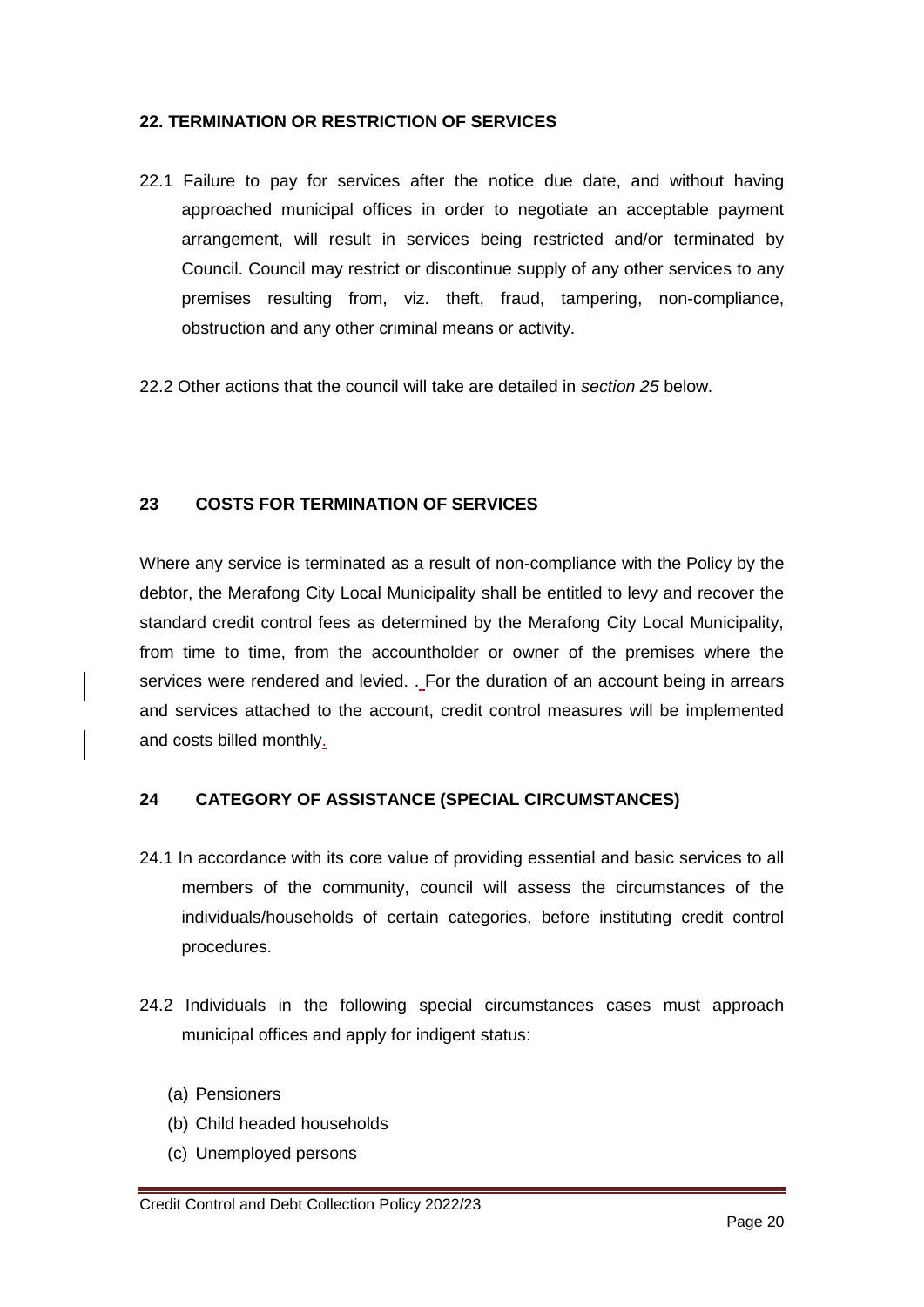- (d) Disabled persons
- (e) Terminally ill persons
- 24.3 Acceptance or non-acceptance will be based upon criteria detailed in the Municipality's Indigent Policy Document. The prevailing indigent threshold of a monthly gross not exceeding two (2) times the prevailing monthly government pension payout will however still be the applicable qualifying criteria for indigency. The Municipality will maintain a register of approved indigent persons.

#### **25. CONDITIONS FOR RECONNECTION OF SERVICES**

- 25.1 The designated officials of Merafong City Local Municipality shall authorise the reconnection of services to the debtor's premises:
	- a) Upon receipt of full payment of amounts outstanding.
	- b) Upon receipt of full payment for Council's equipment that has been damaged maliciously and is deemed essential in the supply of the service. Such cost shall be payable by the applicant regardless the fact that non-responsibility might be claimed for the damage.
	- c) Upon entering into a formal agreement with the Council to repay the debt.
		- (i) In instances where debtors do not honor the aforementioned agreement due to an acceptable reason, the Manager Revenue and CFO will use their discretion as to whether the reason is acceptable or not. In the case of the former being applicable, a new agreement be entered into but with firm discretion.
		- (ii) For dishonoring the agreement without an acceptable reason, the agreement becomes null and void and no further agreement shall be allowed.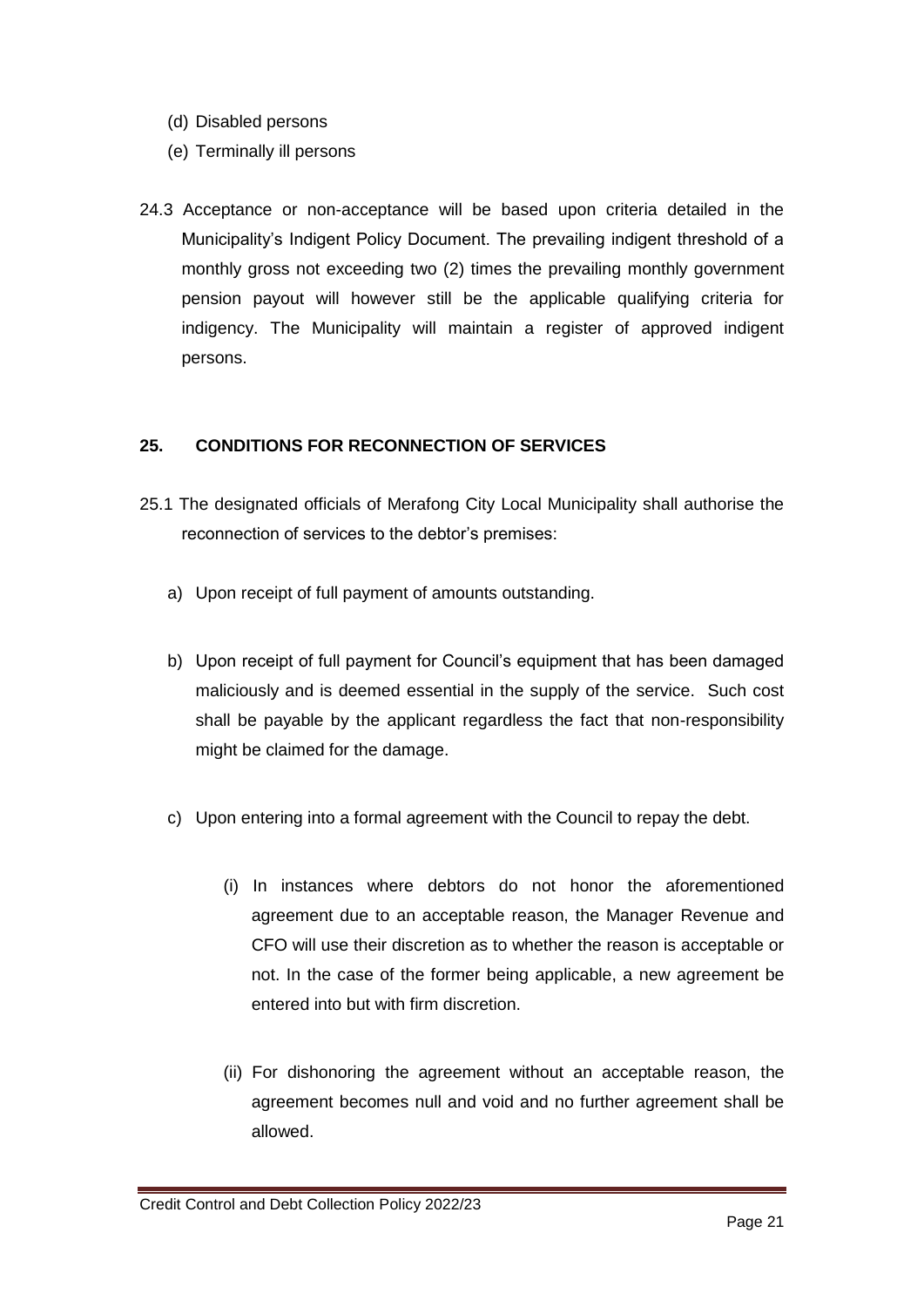25.2 A disconnection fee as per tariff determined from time to time by the municipality will be levied to the consumer.

25.3 Where services were illegally restored :(i) the water or electricity supply will be immediately restrcited. (ii) the full amount of arrears plus any illegal consumption, and any applicable tariffs, will be payable prior to reconnection. Should exceptional circumstances exist, adequate payment arrangements may be permitted at the sole discretion of the Chief Financial Officer; and (iii) the illegal reconnection of, or tampering with, a service supply is considered a criminal offence which may result in legal action being taken against the offender.

#### **26 RIGHT OF ACCESS TO PREMISES**

- 26.1 The occupier of premises must give an authorised representative of the Council access to the premises in order to read or inspect any meter or service connection for reticulation, or to disconnect, stop or restrict the supply of any servicein accordance with the provisions of section 101 of the Systems Act.
- 26.2 Council-authorized meter readers will visit consumer premises for the purposes of reading meters to enable council to calculate amounts due and payable to it by each accountholder/resident in respect of services consumed for the month.
- 26.3 Where council-authorized meter readers are denied access to meters, such action will be viewed as obstruction or breach of the council's conditions of service as initially outlined when the consumer applied for supply of council services.
- 26.4 The council reserves the right to estimate such charge for council services used over the period for which access is denied, as the amount due and payable to it.
- 26.5 The consumer will be obliged to pay the estimate amount, failing which debt collection procedures will be instituted. This does not prevent council from charging the excess amount underpaid, based on the correct readings that may be recorded at a later stage to the consumer, when access is gained to the premises. Same will be done in reversing the overpayment for the said period.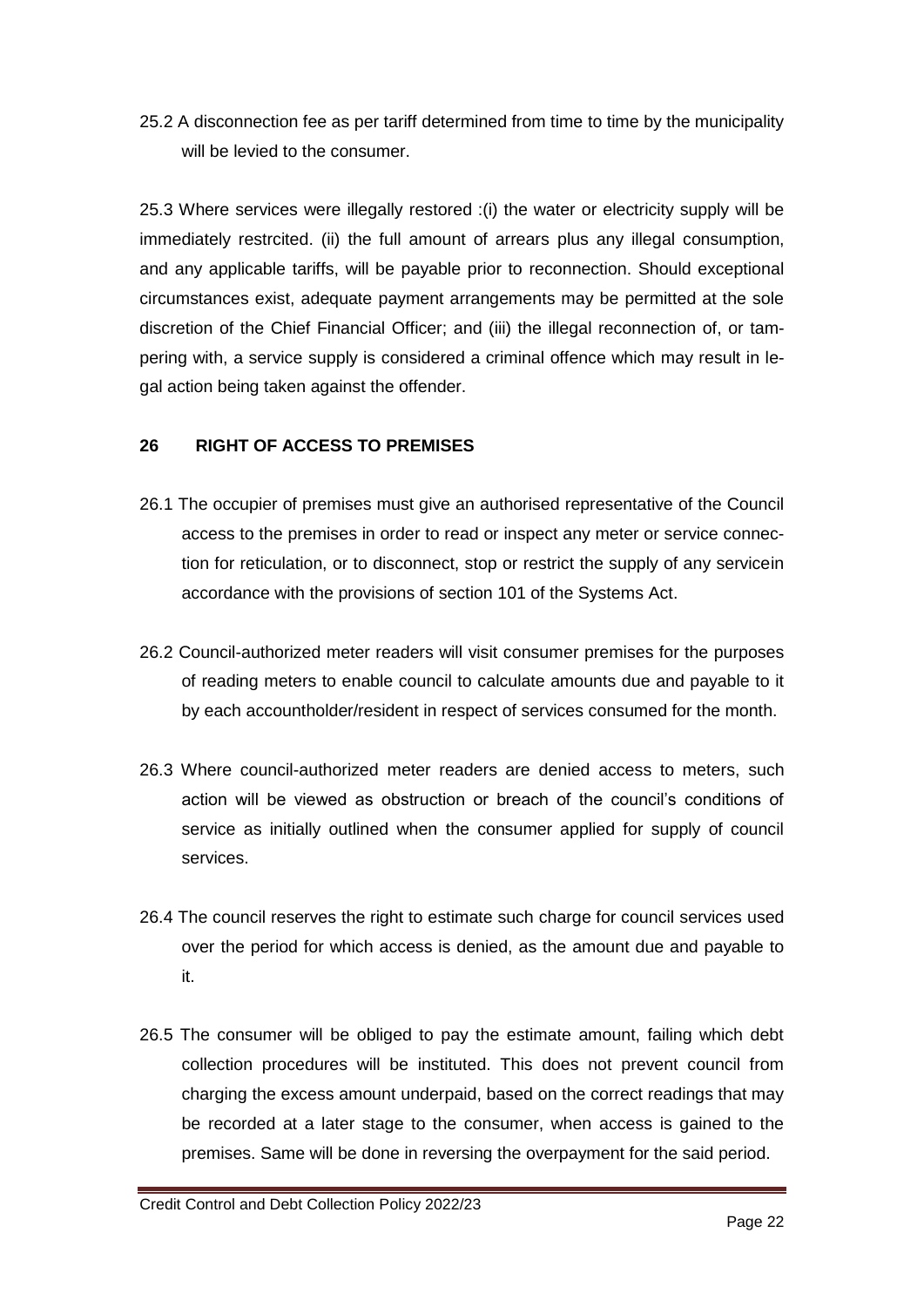26.6 Where access has been denied or officials cannot reasonably gain access to a property the Municipal Manager, having given 14 days notice, may disconnect or restrict the provision of the service at the owners cost. Further to this prepaid electricity and water meters can be installed at the cost of the owner.

#### **27. UNAUTHORISED CONSUMPTION, THEFT, DAMAGES AND PENALTIES**

#### **(a) Removal of meters**

This measure will be taken where a meter has been vandalised, tempered with or where there has been unauthorised consumption/theft. The costs of a repaired or new meter will be borne by the consumer. A penalty as per the Sundry Tariff policy must be paid before installation of a new meter, and is subject to review by council from time to time.

#### **(b) Tampering**

When a meter has been tempered with, the costs of a repaired or new meter will be borne by the consumer. A penalty as per the Sundry Tariff policy must be paid before installation/repair of the meter, and is subject to review by council from time to time.

#### **(c) Illegal connection/theft**

In the case where theft has not resulted in the damage of a meter, the prevailing connection fee as determined by council will be required. A penalty as per the Sundry Tariff policy must be paid before installation/repair of the meter, and is subject to review by council from time to time.

Legal prosecutions against the consumer/perpetrator can be pursued at the discretion of the municipality, where sufficient evidence is available. The customer will be liable for payment of the fine as well as 650kwh for electricity and 25kl for water per month (maximum 24 months) for any theft or illegal consumption, vandalism and or tampering.

Consumers who are on prepaid electricity and not purchasing electricity and yet their water consumption indicates that the property is occupied will be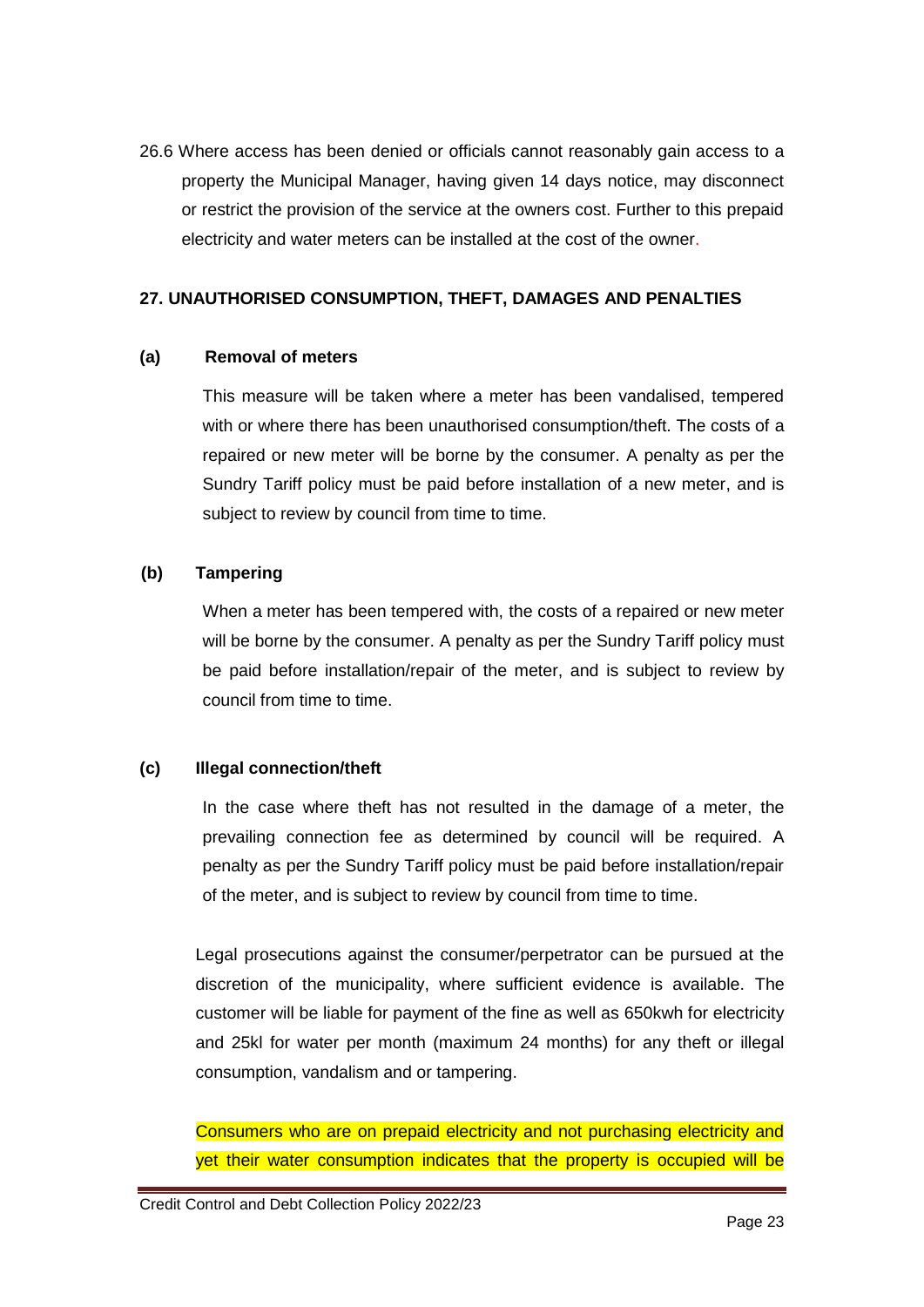charged 650 kw/h for the affected period not exceeding maximum of 24 months

#### **28. METHODS OF DEBT RECOVERY**

- 28.1 The Merafong City Local Municipality will apply the following means in an effort to collect all money due and payable to it:
	- (a) Issue notice to consumers in arrears/default in accordance with the stipulations outlined in section 15 of this policy document.
	- (b) Installation of a flow restriction valve or "slow flow" water valve to restrict the water supply to the minimum.
	- (c) Termination of other services i.e. electricity to be re-instated upon full receipt of all amounts outstanding.
	- (d) In the instance where consumers have pre-paid metering installed, the Municipality will reserve the right to allow them to purchase electricity on the basis of a **60% (debt recovery)** purchase and 4**0% (electricity purchase)** payment on the account, for consumers who do not / are unable to pay their arrear accounts. A prepaid consumer who is in arrears and have a suitable payment arrangement in line with the approved debt control and collection policy will not be subjected to the 60/40 payment recovery method.
	- (e) All arrears are payable in full and final settlement before any property can be transferred from one owner to another (refer to section 31 of this policy) , where after the Chief Financial Officer (CFO) issues a clearance certificate to that effect. No transfer can take place without such certification.
	- (f) Where a debtor has ignored a final notice, issued where an account has fallen into arrears over 60 days, the account will be handed over to the attorneys or debt collectors contracted to Council, for collection and the litigation procedures shall commence.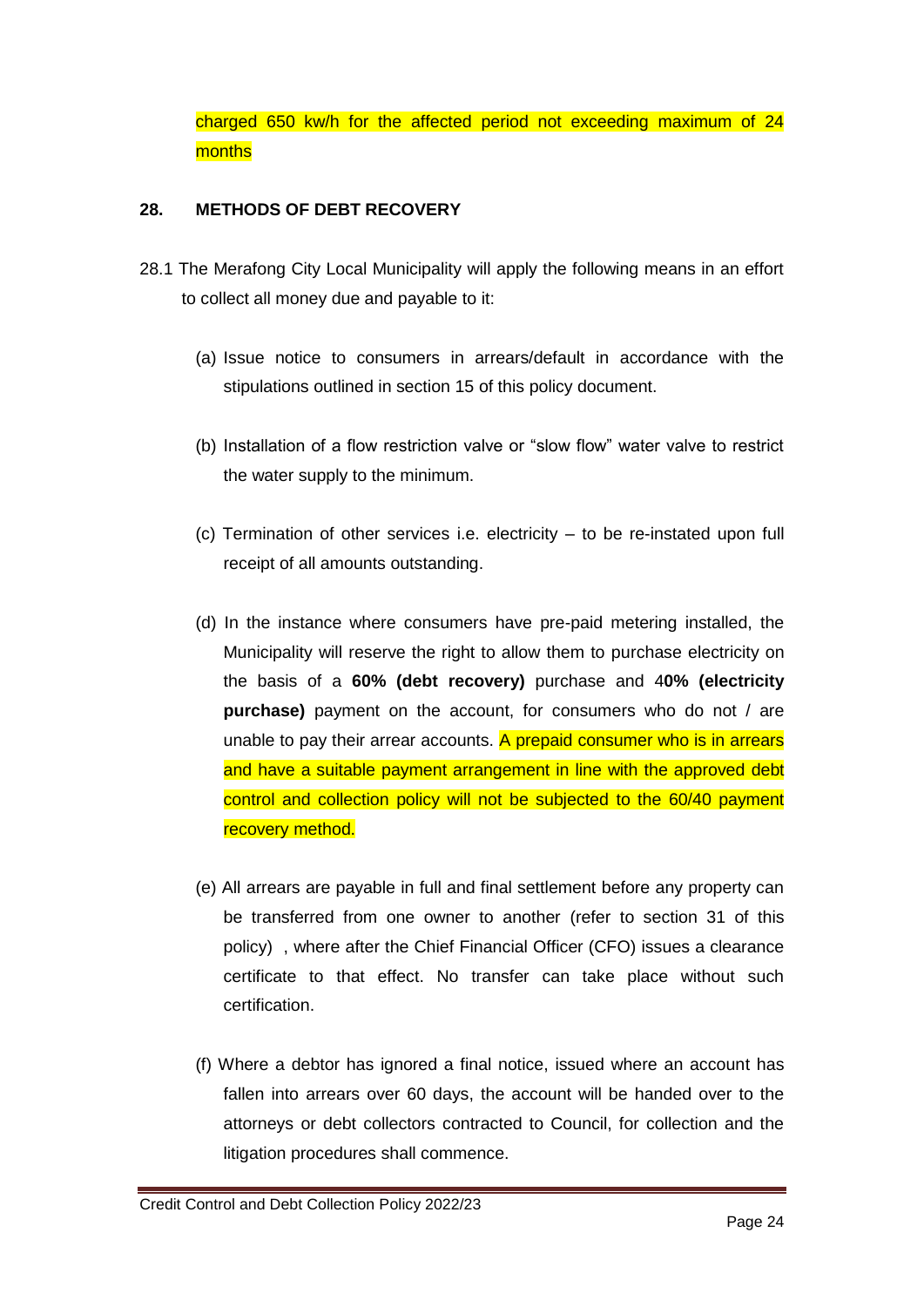- (g) By utilizing attorneys and debt recovery agencies appointed by Council and the Municipality's Senior Executives, being the Chief Financial Officer and the Municipal Manager.
- (h) Where attorneys or collection agents have been appointed, they shall abide by the following:

Provide written engagement proposals specifying:

- (i) cost factors for the whole process as well as a detailed tariff structure;
- (ii) detail regarding their assessment of the case;
- (iii) recommended course of action they deem effective in order to recover the money owed to the Municipality; and
- (iv) fee required for their services.
- 28.2 The Merafong City Local Municipality's Credit Control Policy will be provided to attorneys or collection agents and they shall use it as guidance during the period of handling the cases.
- 28.3 No re-negotiation of terms and repayment periods/arrangements shall take place with consumers who are handed over.
	- (a) Full liability for all legal and collection costs incurred will be borne by the debtor.
	- (b) Monthly reporting from agent with regard to cases handed over will be required.
	- (c) Judgments will be listed with credit bureaus for the purposes of blacklisting the defaulting individuals, companies or institutions.
	- (d) Attach defaulter's property/assets and dispose them to recover all amounts due to the municipality, in instances where the deposit in place is less than the amount owed.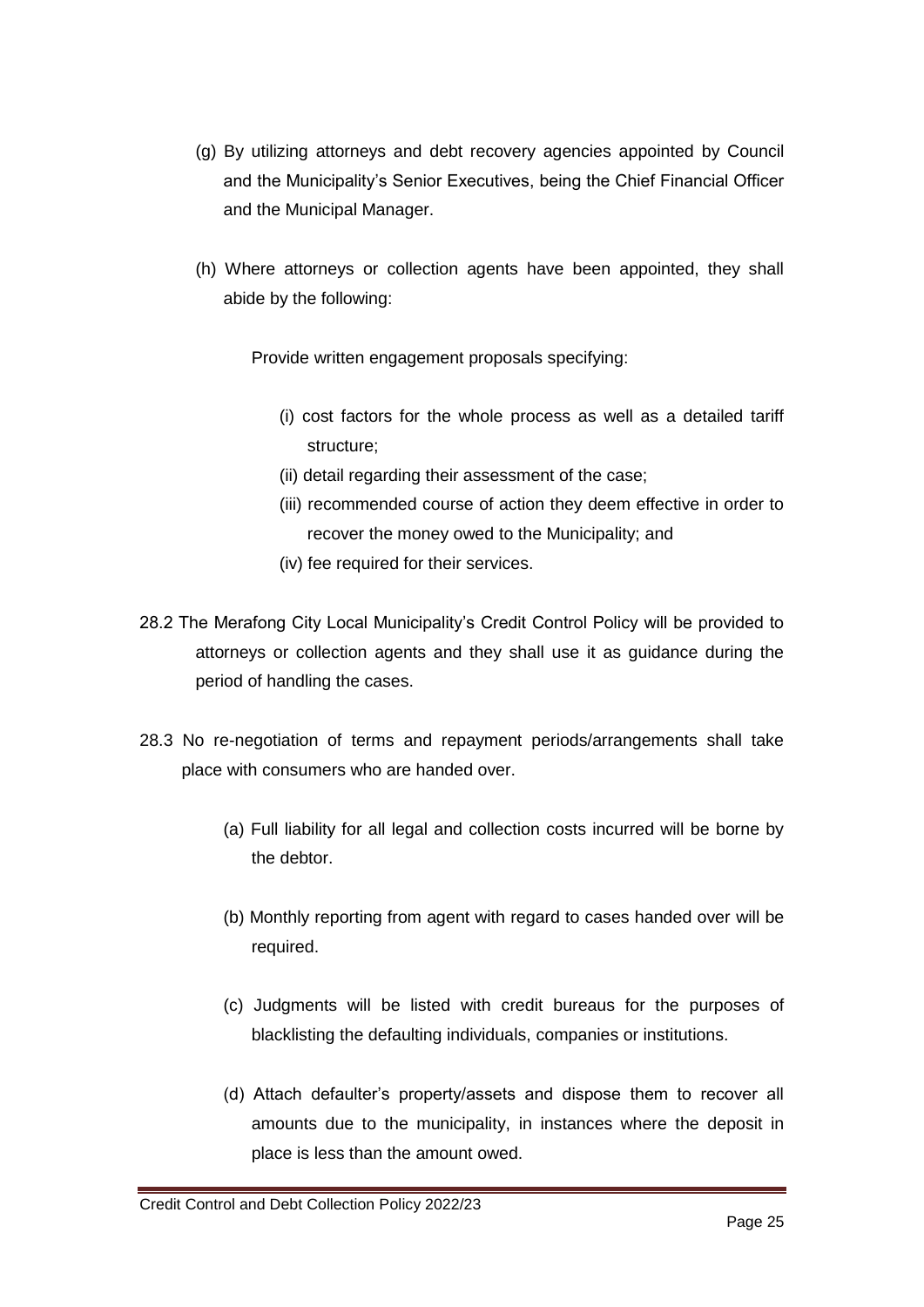(e) Obtain a court order requesting for a garnishee order to recover costs from the consumer.

#### **29 EXCEPTIONS**

- 29.1 Note that Persons that qualify for indigent status under the criteria detailed in Merafong Municipality's Indigent Policy Document are not subject to debt collection. However for the purposes of monitoring the usage of municipal services, the Merafong City Local Municipality shall restrict services to 6 kilolitres of water and 50 Kilowatts of electricity for all registered indigents and monitor such restriction.
- 29.2 It remains the Merafong Municipality's prerogative to enforce the restrictions, and indigents that utilize their allocated electricity and water subsidies before the month is up or exceed their allocations, will have their services/supplies discontinued. From there on any water or electricity required will be purchased from the municipality using the prepaid system, subject to the arrears recovery principle.

#### **30 MUNICIPAL EMPLOYEES AND COUNCILLORS**

30.1 Employees and Councillors of the Merafong City Local Municipality that fall into arrears on their accounts pertaining to municipal services shall have such debt recovered from their salaries. In terms of s10 of Schedule 2 of the Municipal Systems Act "*a staff member of a municipality may not be in arrears to the municipality for rates and service charges for a period longer than 3 months, and a municipality may deduct any outstanding amounts from the staff member's salary after this period."*

In order to ensure timeous, assured payment of employee accounts, all employees residing within the Merafong City Local Municipality shall be subject to an automatic deduction instituted against their salaries. If any municipal employee is in arrears, an amount of at least 50% of excess amount received during bonus month will be recovered from the said employee's salary towards the account in arrears.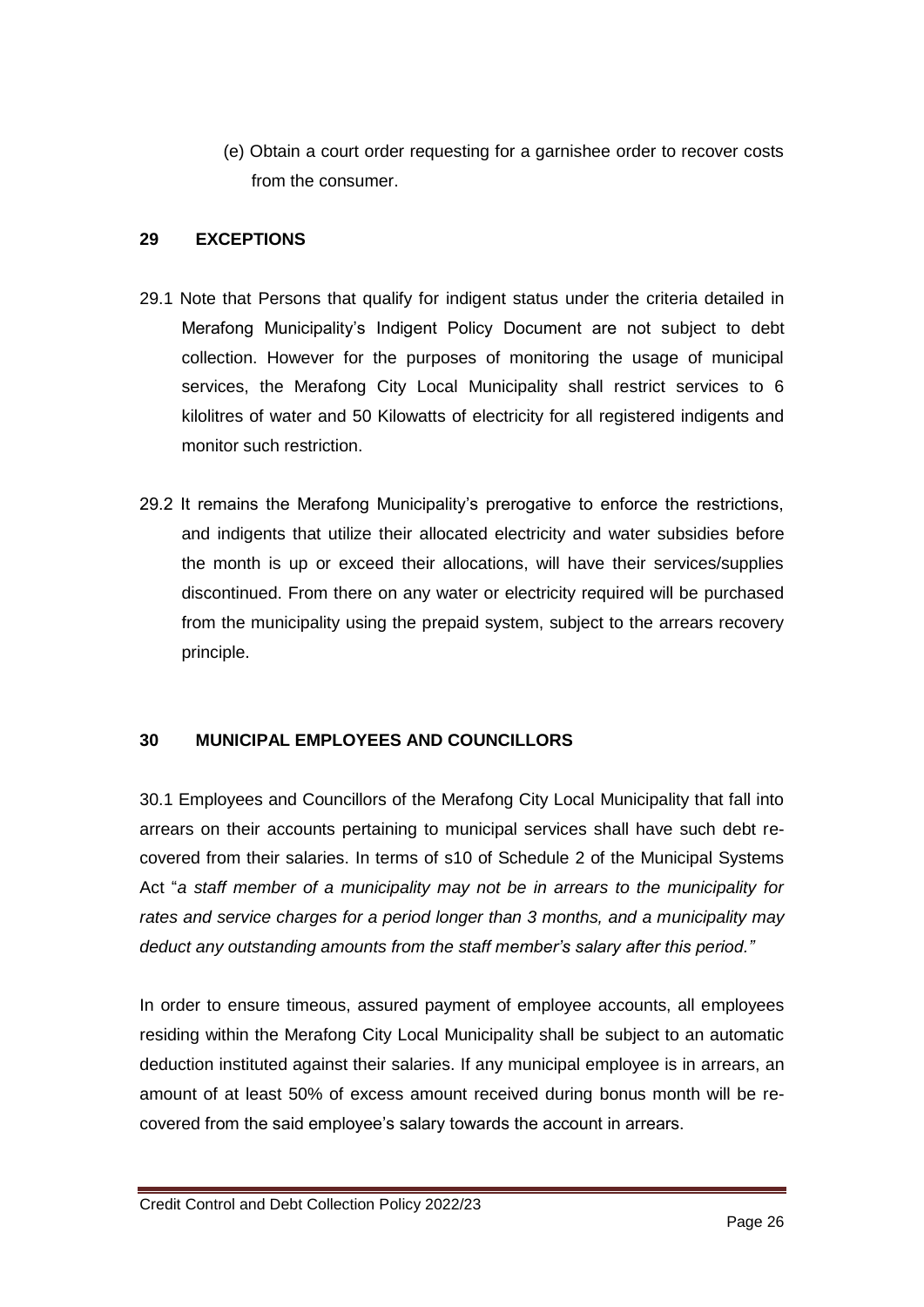In terms of the Municipal Finance Management Act (No 56 of 2003), S124 (b) *"The notes to the annual financial statements of a municipality must include particulars of any arrears owed by individual councillors to the municipality for rates or services and which at any time during the relevant financial year were outstanding for more than 90 days, including the names of those councillors."*

Councillors an employees who are residing at the informal settlement based on the address provided with Human Capital section will be subjected to a nominal charge that covers 6kl of water, 6kl of sanitation and 1 X pw refuse removal services.

In order to ensure timeous, assured payment of councillor accounts, all councillors shall be subject to an automatic deduction instituted against their councillor allowance payments on a monthly basis.

- 30.2 Manager Revenue in conjunction with Human Resources Department shall notify such employees and councillors in writing of the steps that the Municipality will take to recover the debt.
- 30.3 The policy shall apply to all employees irrespective of their level or position within the Municipality.

## **31. CLEARANCE CERTIFICATES**

All debt, inclusive of any advanced collection deemed to be due and payable, for the purpose of issuing any clearance certificate in terms of section 118, of the Systems Act, must be paid in full:

(a) no interest shall be paid in respect of any payment made in terms of this subitem;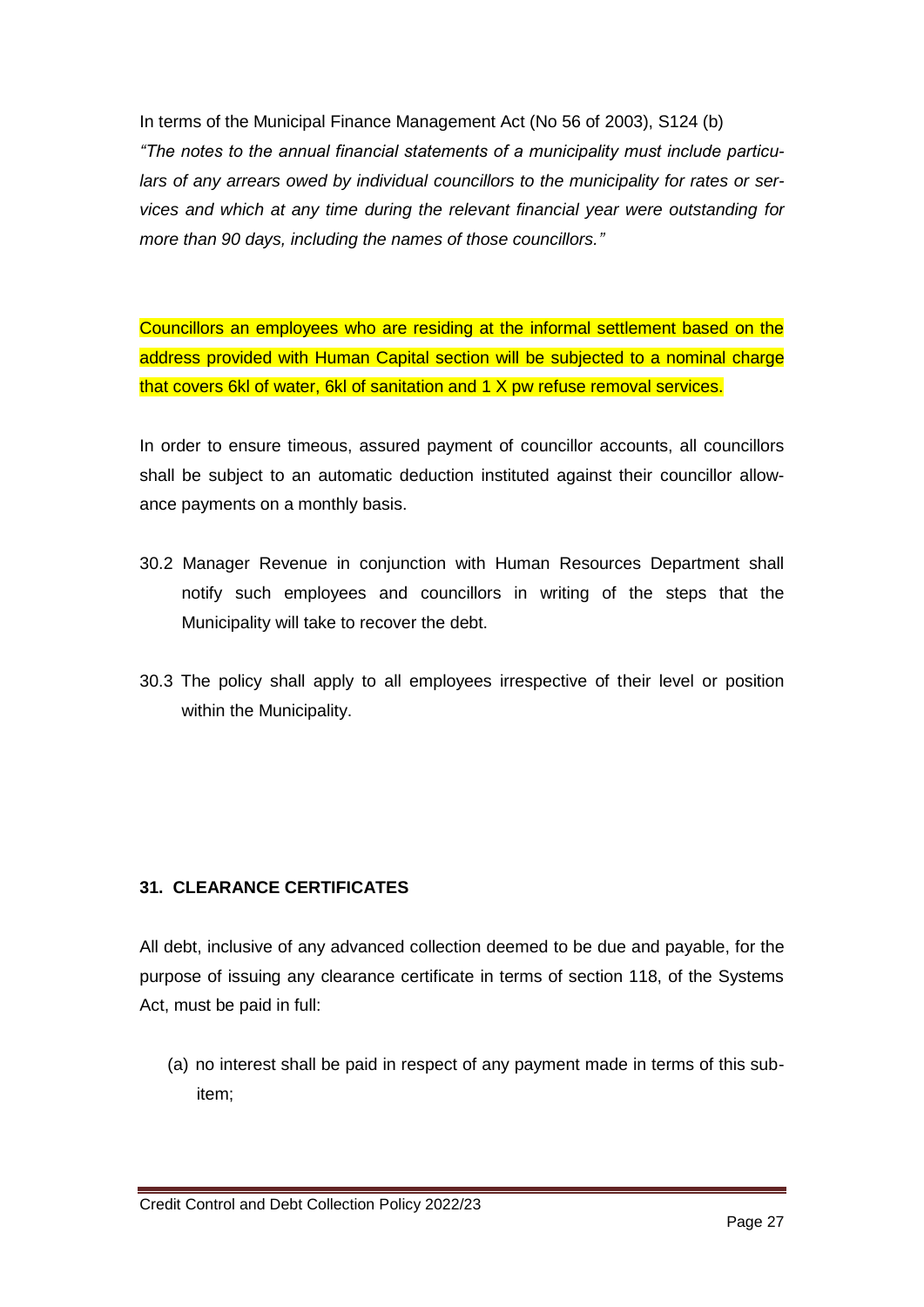- (b) all payments will be allocated to the registered seller's municipal accounts in terms of this policy;
- (c) prior to any refund this payment will be dealt with as follows:

(i) the advanced collection shall be used to offset any debt that accumulated against the property as follows –

- (aa) any tenant debt; and
- (bb) any of the sellers debts:-
- d) any refund, in respect of any credit remaining after registration of transfer has been registered in the Deeds Office, shall be refunded to such seller unless if a request is received in writing from the transferring attorneys requesting that the refund be issued directly to them;
	- (e) no certificate, in terms of section 118 of the Systems Act, will be issued where the registered owner (and, in this instance, the seller) has not complied with any relevant legislation, policy relating to the property in question;
	- (f) the Municipal Manager may require the purchaser to apply for all services at the property as part of the application for a clearance certificate; or by virtue of registration of the property, the registered owner accepts liability for all services rendered by the Municipality to the said property, except as provided for in other legislation or policy.
	- (g) with the exception of an attorney's trust cheque any cheque tendered in respect of a clearance certificate, in terms of section 118 of the Systems Act, must first be cleared by the bank before the certificate can be issued.
	- (h) Where there is outstanding debt on the property that is older than the two year minimum period the municipality must endorse the revenue clearance certificate to confirm that there is debt older than the two year period.